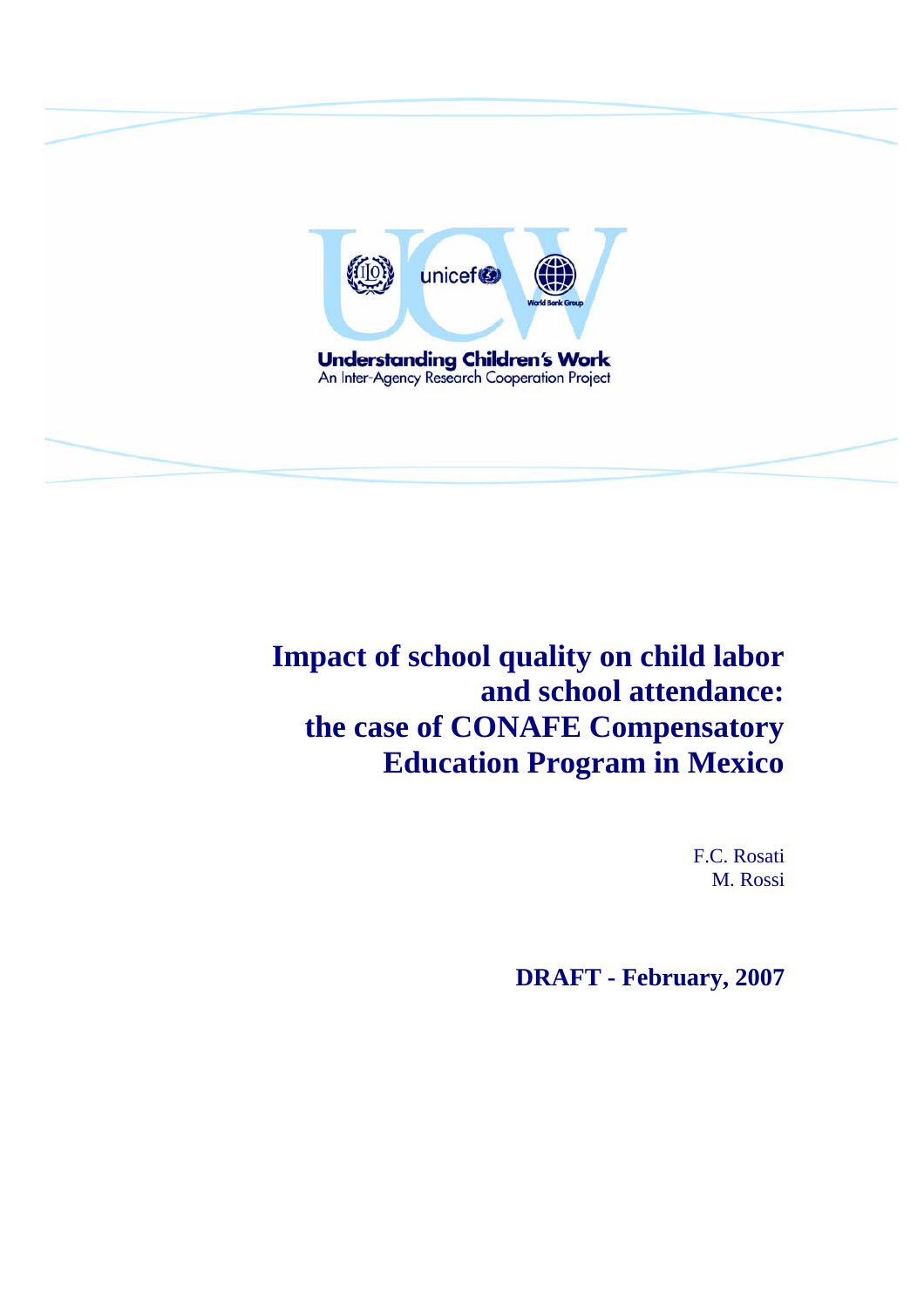

## **Impact of school quality on child labour and school attendance: the case of the CONAFE Compensatory Education Program in Mexico**

Furio Camillo Rosati\* Mariacristina Rossi\*

#### DRAFT

February 2007

**Abstract:** This paper focuses on the impact that two different types of policy interventions, namely enhancing school quality and contingent cash transfers , have on child labour and school attendance in Mexico. While there are many studies on the impact of *Oportunidades* on schooling outcomes, little evidence is available on whether school quality programs such as CONAFE also reduce child labour and help keep children in school.

To carry out the analysis, we merge the *Oportunidades* panel dataset for the years 1997 to 2000 to the CONAFE dataset containing detailed information on the school quality program components. The econometric strategy involves a bivariate probit model for child labor and schooling, both for primary school aged children and adolescents. In this way, we are able to control whether the impact of the program on schooling differs according to the age of the targeted child. Our findings suggest that school quality programs are not only effective in increasing school attendance, but also act as deterrents to child labor, especially for children of secondary school age.

As part of broader efforts towards durable solutions to child labour, the International Labour Organisation (ILO), UNICEF and the World Bank initiated the joint interagency research project "Understanding Children's Work", in December 2000. The UCW Project is guided by the Oslo Agenda for Action, which laid out the priorities for the international community to fight against child labour. Through a variety of data collection, research and assessment activities, the UCW project is directed towards improving understanding of child labour, its causes and effects, how it can be measured, and effective policies addressing it. For further information see the project website at *www.ucw-project.org*.

**\***UCW (Understanding Children's Work ) project, (www.ucw-project.org) and University of Rome, Tor Vergata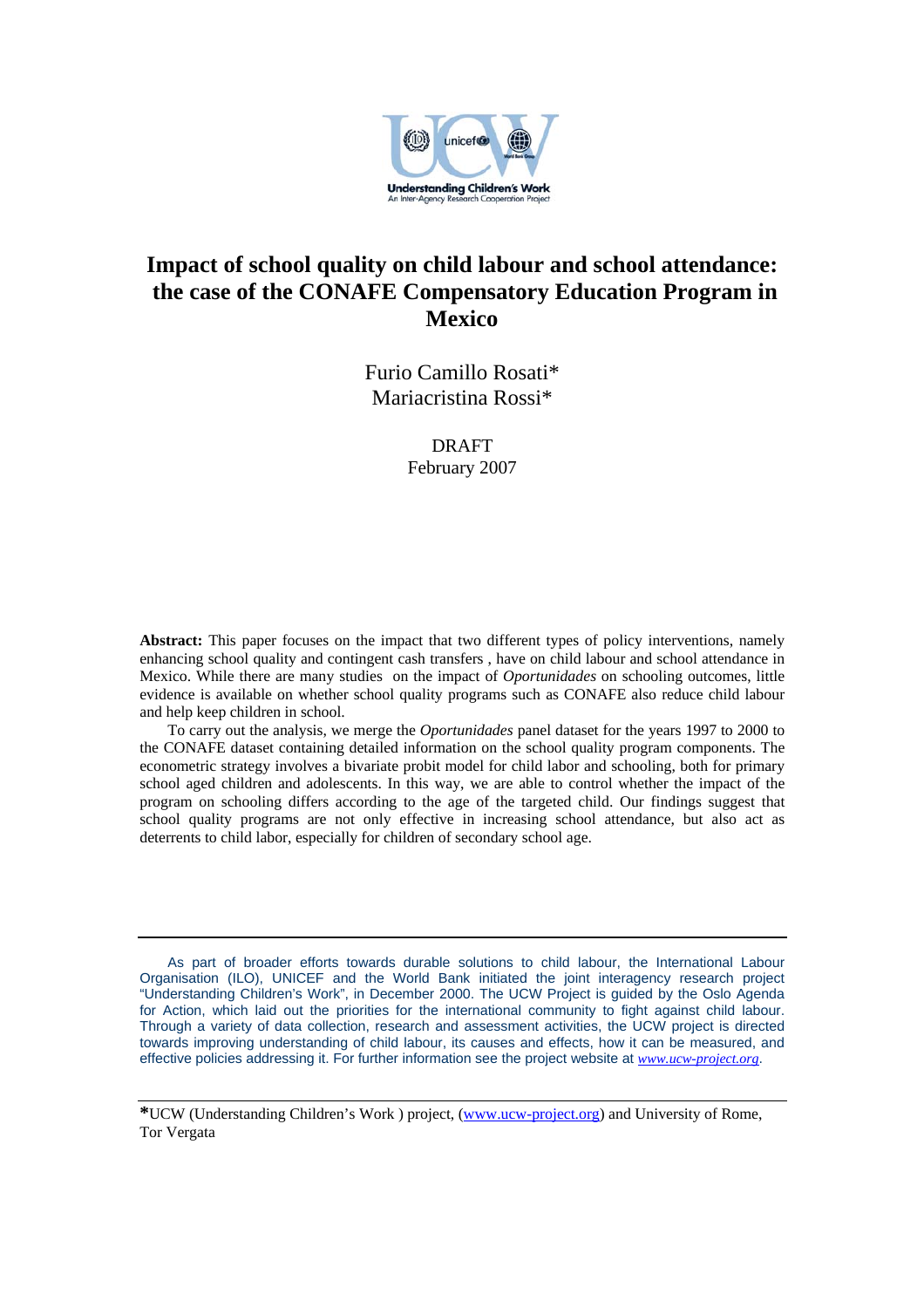## **1. Introduction**

Education quality is attracting increasing attention in both developed and developing countries. The outcome of the PISA studies in particular have helped focus the attention of policymakers and researchers on what pupils are actually learning at school, thus making school quality the focus of an intense debate.

The issue of school quality is becoming increasingly relevant not only in high and middle income countries, but also in low income countries. As enrolment rates increase, developing countries are facing the challenge of supplying children and society at large with "quality" education. Low school quality is beginning to be seen as an obstacle to expanding school attendance, although little evidence is available to support such a link.

School quality is mainly measured in terms of students' achievements (using various indicators) and there now exists a substantive body of evidence showing that returns to education are significantly affected by the quality of the student and hence by the quality of education. As returns to education are also a proxy for labour productivity, the crucial role of education quality in the growth process is evident.

Much attention has been given in the literature to the analysis of the determinants of school quality, but we are far from achieving a generalized consensus. For a recent review, the reader can refer to EFA report for 2005.

Much less attention has been paid to the role of school quality in determining household decisions about children's time use, i.e., decisions concerning school attendance and involvement in work. The allocation of children's time across different activities depends, among other things, on the relative returns of such activities. To the extent that school quality affects returns to education, it should also influence the household's decision concerning the investment in children's human capital.

An assessment of these effects will shed light on how important the provision of "quality" education is in order to promote school attendance and reduce child labour. It will also contribute to the broader debate on the relative merits of supplyand demand-side policies in achieving school enrolment and child labour reduction goals.

The widespread success of cash contingent transfer schemes (CCT) has shown the potential of demand-side policies for increasing human capital investment. In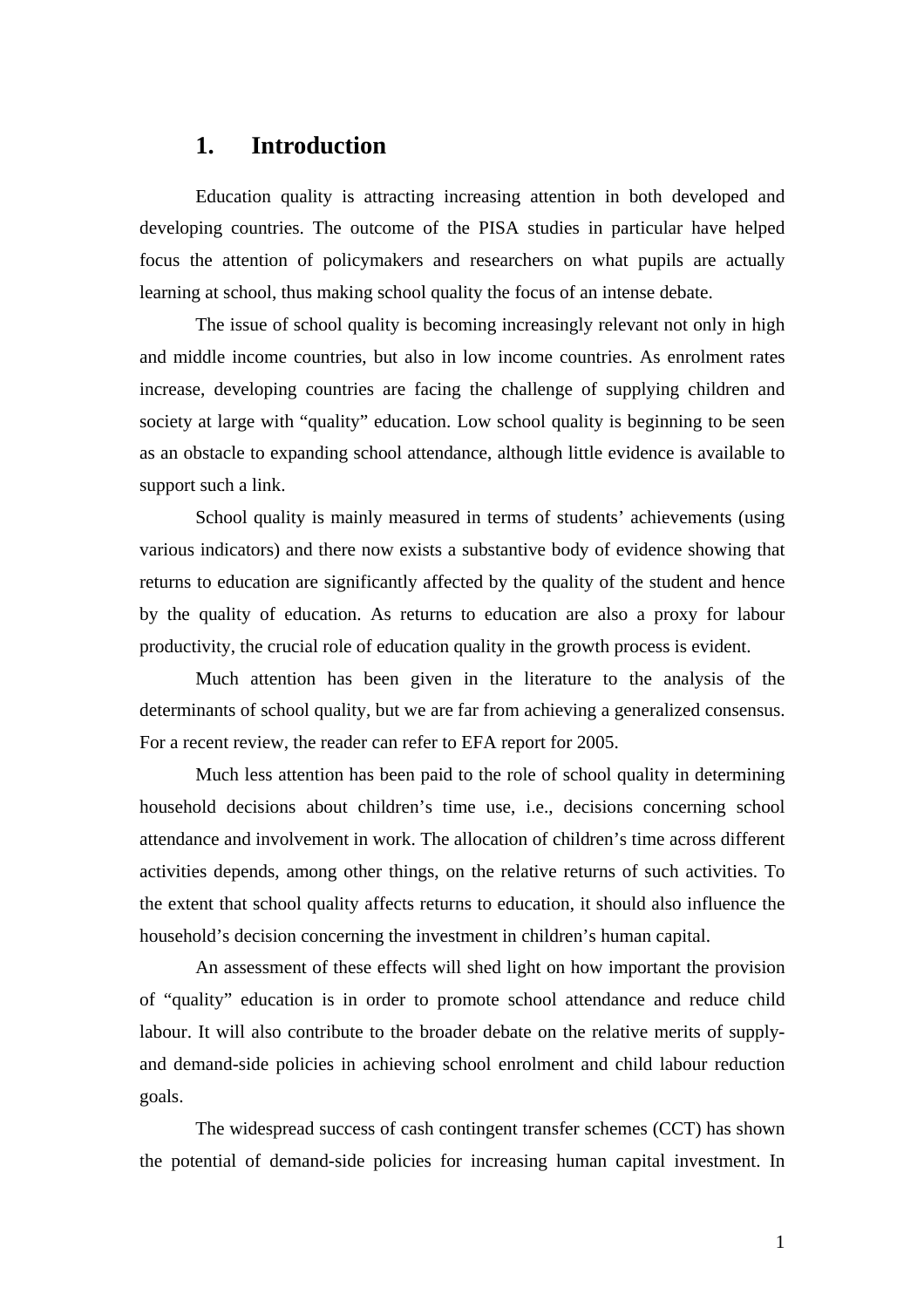particular, these programs have been very effective in increasing school attendance, while the evidence of their efficacy on child work is not as consolidated. It is therefore of interest to see whether supply-side policies (quality-enhancing policies in our case) are effective alongside large demand-side programs, and how their efficacy compares.

A large number of studies have been devoted to the evaluation of Progresa/*Oportunidades* and we refer the interested reader to the available surveys. Most of the studies have not compared Progresa/Oportunitades with other interventions, one notable exception being Coady and Parker (2002), which focused on the comparison of demand and supply (school construction) policies.

Less is known about the effects of *Oportunidades* and CCT schemes in general on the supply of child labour. The available evidence on this link is reviewed in Dhushyanth (2006). The review underscores the need for further research work in order to reach to reach any firm conclusions concerning the effectiveness of CCT schemes as a policy tool for combating child labour.

Similarly, while several published works look at the link between school quality and educational outcomes (for Mexico, see the recent paper by Gertler, Patrinos and Rubio, 2006), much less is known about the links among school quality, school attendance and children's work.

This paper aims to help fill these knowledge gaps by evaluating the impact of a specific school quality program, namely, the Compensatory Education Program (referred to hereafter as CONAFE for the sake of brevity), on school attendance and children's work. The paper also offers some initial comparison of the effects of CONAFE and *Oportunidades*.

The comparison of the effects of demand- and supply-side policies is particularly complex in the specific case of *Oportunidades*, and of CCT schemes in general, as such programs have multiple objectives and often represent a very important and large component of a country poverty reduction strategy. In this paper, we only aim to assess the impact of a quality-improving intervention, conditioning also on demand-side policies, to assess whether enhancing quality has an independent role in addressing children's work and schooling when implemented alongside CCT programs. We will also offer some initial evidence on the relative efficacy of the two programs.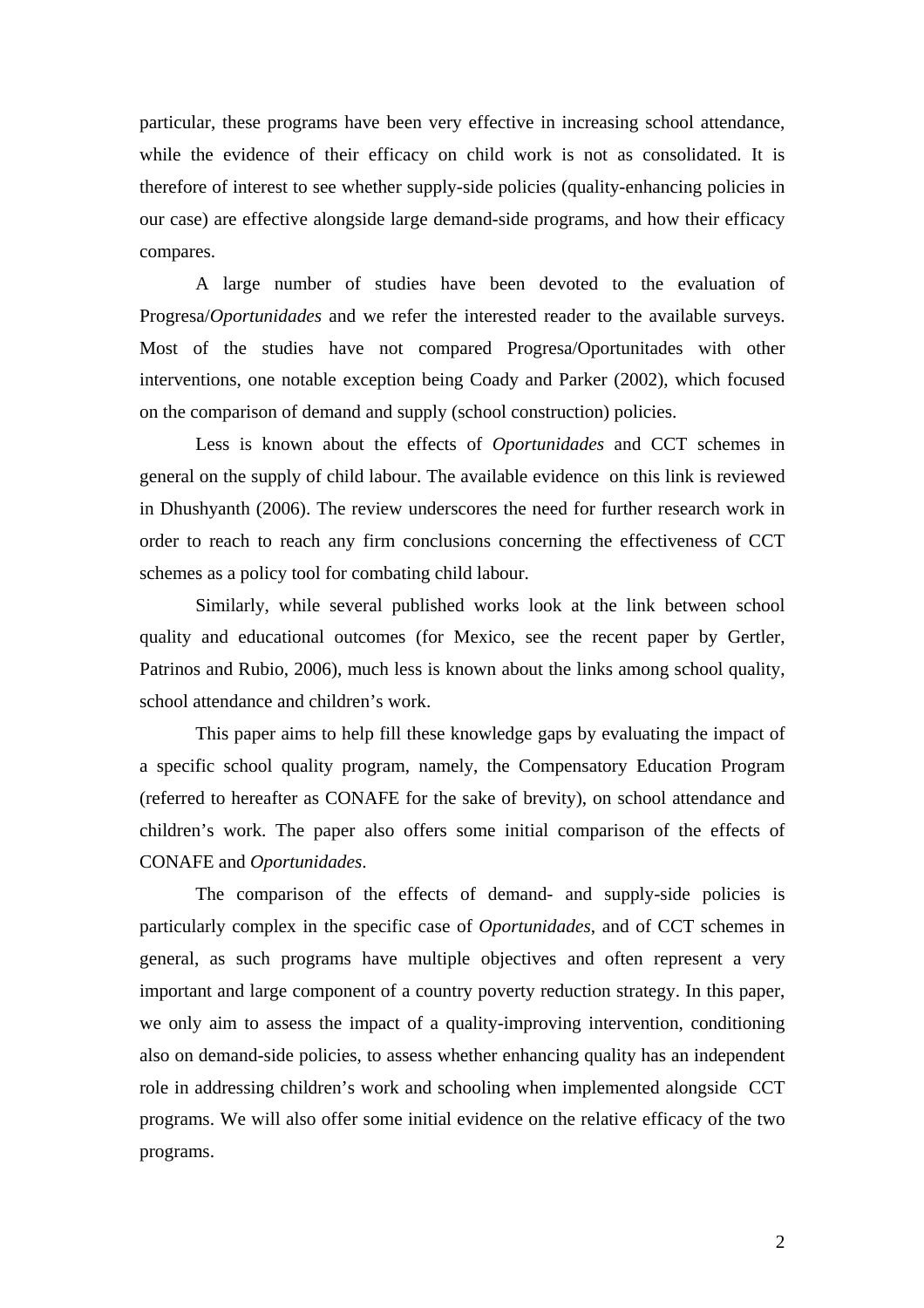In the next section we present the Oportunitades and CONAFE programs. We will then briefly review the results already available on the impact of these programs. Our estimation strategies and the datasets used are discussed in Section 4. Section 5 presents and discusses the main results of the estimation.

# **2. CONAFE Compensatory Education Program and Oportunidades Cash Contingent Transfer scheme**

Mexico is considered a middle-income country according to the World Bank indicators. However, the country is characterized by a strong inequality: 51% of the population live below the poverty line and 42% of total wealth belongs to the highest  $decile<sup>1</sup>$ .

The concentration of income has occurred despite large investment in health, education and other social sectors.. A number of programs have been put in place over the years to reduce and mitigate the effect of poverty. Among them, both conditional cash transfer programs and supply-side programs share the goal of enhancing the chances of the poor to move up the social ladder.

Supply-side programs are typically considered weak instruments for improving the access of poor families to social services. In other words, supply-side programs alone do not appear to be sufficient vehicles for "reaching" the poor and changing their circumstances by granting them better access to health and educational investments. Cash transfer programs (CCT), on the other hand, are regarded as bettersuited instruments for reaching the poor, as they provide regular benefits, typically in the form of cash, to poor households conditional on their satisfying certain behavioral conditions required for continued benefit eligibility.

*Oportunidades* has served as the blueprint of many of the subsequently implemented CCT programs. This program has channeled resources directly to the poor so as to promote their access to public available resources and infrastructure. *Oportunidades* started in 1997 (originally known as PROGRESA) and radically changed the social sector policies of the Mexican government. The program represents a shift away from the traditional supply–side oriented policies towards a

 1 See Nigenda and Gonzales-Robledo, 2005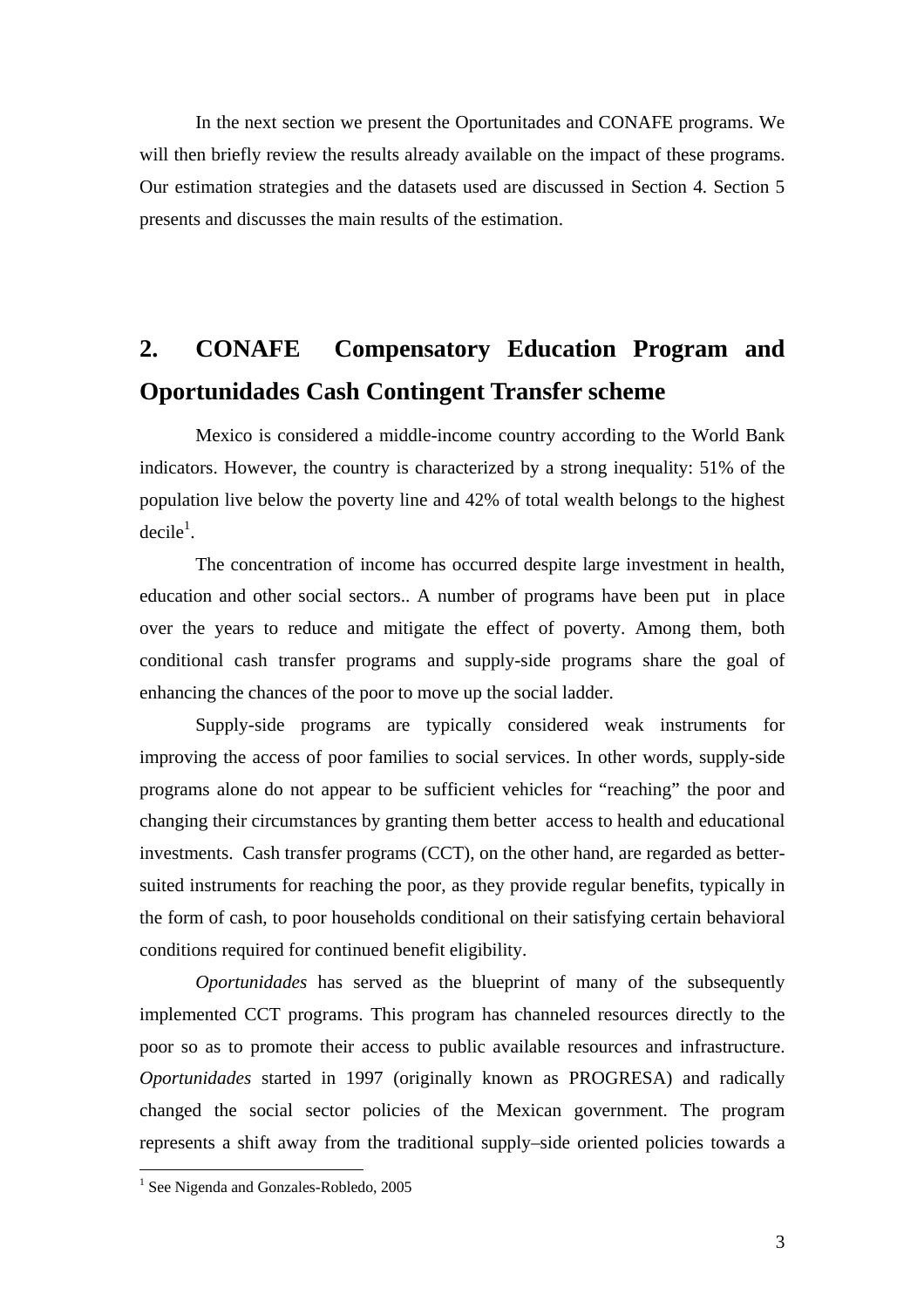demand-side oriented policy. The program approach centers on transferring public resources directly to poor families, by allowing them to invest in their children's human capital. *Oportunidades* cash benefits represent a consistent and significant portion of beneficiaries' income; the benefits raise beneficiary income by 22% on average. Another characteristic of the program is that mothers are the direct beneficiaries of the cash transfer. The areas covered by the program have changed over time. The program initially targeted only rural areas but starting from 2001 was also extended to urban areas. *Oportunidades* spans different areas of intervention, encompassing three crucial aspects of development: nutrition, education and health.

The provision of cash transfers to eligible households is conditional on meeting several requirements: the child (below the age of 18) must attend school, must not repeat a grade more than twice, must attend regular medical check-ups, and the mother must attend health and nutrition training talks. In kind benefits are also provided to the households through the program.

It is worth noting, given the focus of our study on child labour, that the cash transfers provided through this program are tied to school and health outcomes of the child and not to the cessation of children working.<sup>2</sup>. The channel through which a school-promoting program intervention would reduce child labour is through the substitution away from child labour in favor of school (see Dhushyanth, 2006**).** The cash transfer program, in fact, reduces the attractiveness for the household of resorting to child labour as a source of income.

Turning to supply-side oriented interventions, Mexico started to address the challenge of provision of equal and high quality education to all Mexicans in the 1970s by creating the National Council of Education Promotion (CONAFE), a division of the Secretariat of Public Education Promotion (SEP).

In the early 1990s, CONAFE initiated the Compensatory Education Program with the aim of improving the supply and quality of education in order to reach the most disadvantaged students and reduce schooling inequalities. CONAFE targets those schools with the lowest educational performance in highly disadvantaged communities. It now serves about four million students in preschool and primary education, and about 300,000 students in telesecundaria education, in 44,165

 $\overline{a}$ 

 $2$  Usually cash transfers programs are not directly linked to child labour ending. An exception, among others, is Brazil's conditional cash transfer programs, PETI, which explicitly aimed at eradicating child labour. Under this program beneficiary households, in order to obtain cash transfers, had to agree in writing that child work would have ended.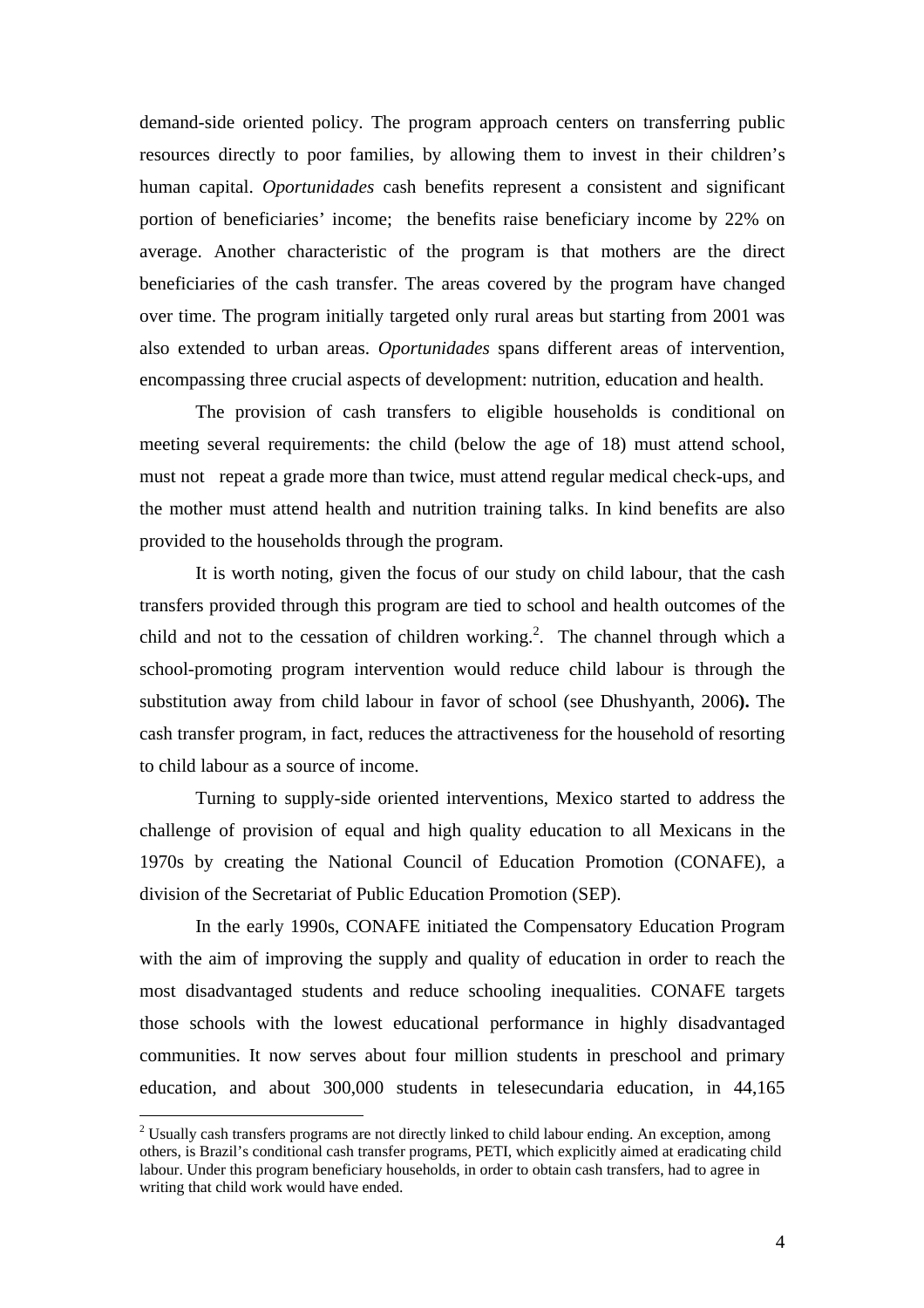marginalized rural and urban areas (29,534 schools) in all 31 states in Mexico (Gertler et al. 2006).

CONAFE contains a number of elements. The first directly targets schools and consists of improving infrastructure and providing updated audiovisual technology (such as computers) and equipment (desks, bookcases, etc.) to schools. A second set of interventions directly targets school pupils or teachers. These interventions involve providing learning materials to each student (notebooks, pens, pencils, etc.) $3$ , and professional development and training to all educational staff.

A third element of the CONAFE program involves providing monetary incentives to teachers and principals in multiple grade schools<sup>4</sup> and in schools with more than six teachers, to reduce the high teacher turnover and absenteeism. The incentives monitored by parents. Monetary support is also given to school supervisors and for the improvement of monitoring methods. A fourth element consists of institutional strengthening and updating of the informational systems and evaluation planning.

A final program element is support to school management (*Apoyo a la Gestión Escolar*, AGEs). AGEs is based on the provision of grants to parents and leaders to be spent on the educational purpose of their choosing, though these grants are limited to small civil works and infrastructure improvements. AGEs also provides parents' associations with training to guide them on their spending (*Capacitación para el Apoyo a la Gestión Escolar*, CAPAGEs). This element has been proven to be particularly successful in affecting schooling outcomes. Gertler et al. (2006) show that a reduction in children's school failure and drop-out rate of 0.4 percentage points can be imputed to AGEs.

School management programs can be very cost-effective, as they can represent a low-cost way to improve school efficiency, by decentralizing decisions at school levels. Decentralization generates an output that is generally more efficient and tailored to the needs and characteristics of the local environment, thus inducing a more productive learning environment for the child. On the other hand, it is important that the incentive mechanism within a supply program is properly designed so as not to be exposed to the risks that decentralization may imply. These risks include the

 $\overline{a}$ 

 $3$  CONAFE is also in charge of the distribution of this package to all OPORTUNIDADES students.

<sup>4</sup> Multiple grade schools (*multigrado*) are schools were one or more grades are taught simultaneously in one same room.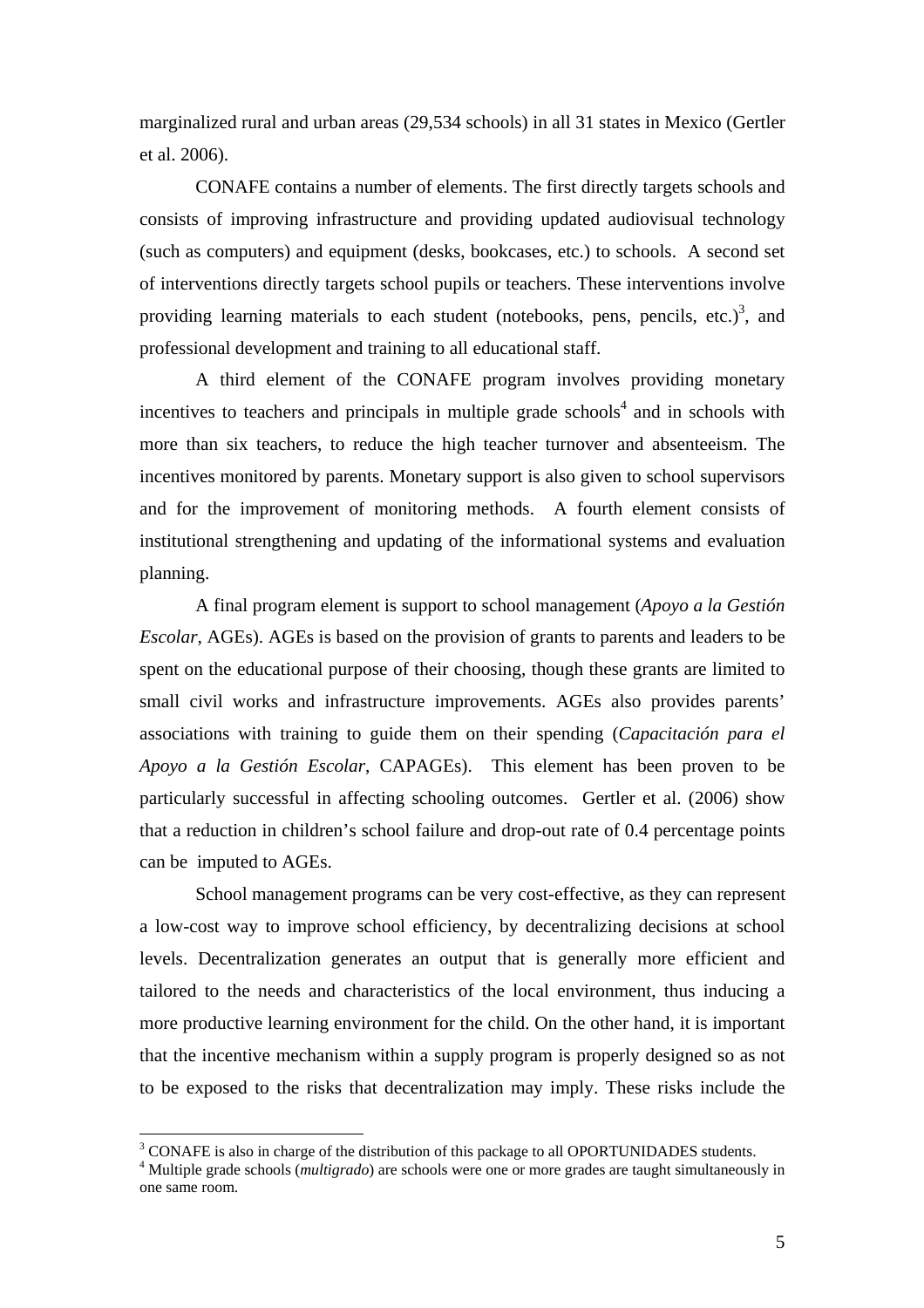possible misallocation of public resources when the management of resources is controlled at a local level.

# **3. Existing evidence on the impact of supply side and cash transfer programs.**

There is a large body of literature that illustrates the positive impact of CCT programs on education. In Mexico, among other countries, Schultz (2001) and Skoufias (2005) focus on *Oportunidades* and its impact on children's schooling outcomes. Parker and Skoufias (2001) estimate the impact of *Oportunidades* both in terms of school and work outcomes. A companion paper by the same authors and Patrinos et al. (2005) examine the differential impact of *Oportunidades* on child work rates focusing on both indigenous and non-indigenous households. The empirical evidence shows a large impact of the program on school enrolment, raising the enrolment rate by up to 6% and 9% for boys and girls aged between 12 and 17, respectively. The largest reported impact of the program was on children in secondary school, increasing enrolment rate by 20% and 10% among boys and girls, respectively, at the secondary level.

With respect to child labour, Progresa/*Oportunidades* (from now on *Oportunidades*) seems to negatively affect the child work supply, reducing it by 10- 14% for all children. The reduction is more marked if we consider older children (12- 17); the program reduces the probability of working by 15-20% for children in this age group (Parker and Skoufias 2001). The evidence on the size of the effects of *Oportunidades* on child labour is, however, less firm, and there is a large variation across the different estimates. The encouraging results and successful experience of *Oportunidades* shows the feasibility of such programs in a developing country with a limited social safety net, even when the targeted communities are poor, isolated and with few services.

While there is plenty of evidence on the impact of CCT schemes on school outcomes, relatively few studies have examined the impact of quality enhancing and other supply-side programs on schooling outcomes in Mexico. Exceptions include Lopez-Acevedo (2002) and Shapiro and Trevino (2004), which consider the impact of CONAFE on schooling outcomes. They show that CONAFE causes significant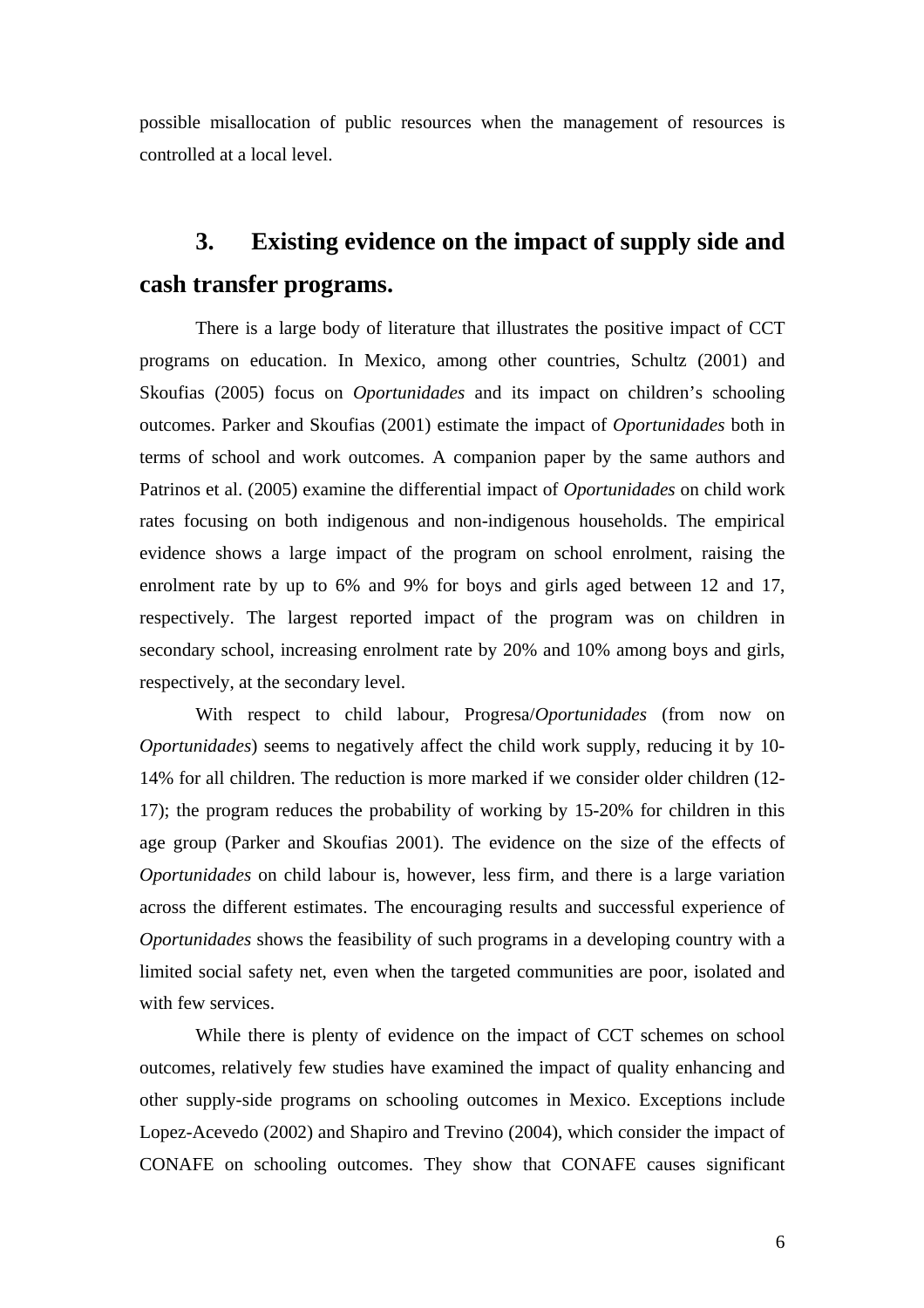improvements in Spanish test scores for indigenous students while at the same time decreasing repetition and failure rates.

Another study by Gertler et al. (2006) focuses on the impact of one specific component of CONAFE, AGEs. As discussed above, AGEs is based on parents' direct involvement in the management of their children's education. A group of community parents and leaders receive a grant that can be used for educational purposes chosen by the group. AGEs generates mechanisms for the participation of directors, teachers and parents' associations in the management of the schools. The authors show that schools where AGEs program is present exhibit a 4.4% decrease in the proportion of children who repeat grades compared to other schools without the program.

Little has been written on how the two types of programs compare in terms of their impact on school attendance. Coady and Parker (2002) examine whether the impact of demand side programs, such as *Oportunidades*, is diluted when distance to school is taken into account. They show that a reduction in school distance of 1 km increases secondary school attendance by about 7%. They also show that the impact of *Oportunidades* is stable after controlling for supply side program effects.

To our knowledge, there has been no attempt to study the possible impact of school quality on child labour.<sup>5</sup> Our research aims to help fill this gap by looking at the impact of a school quality program on the supply of child labour and school attendance. in addition, as CCT programs were also run in some of the communities sampled, we are able to compare the impact that the two different programs had on schooling and child labour outcomes.

## **4. Data sets and estimation strategy**

To carry out our analysis we make extensive use of two datasets. The first contains the administrative data on CONAFE from 1997 to 2000 for primary schools. This dataset includes very detailed information on the schools targeted by CONAFE in Mexico. For each school, it provides information on the type of infrastructures and services available, number of teachers, supplies, and whether and when each type of

<sup>&</sup>lt;sup>5</sup> an exception is a companion paper focusing on Cambodia and Yemen (Guarcello and Rosati, 2007).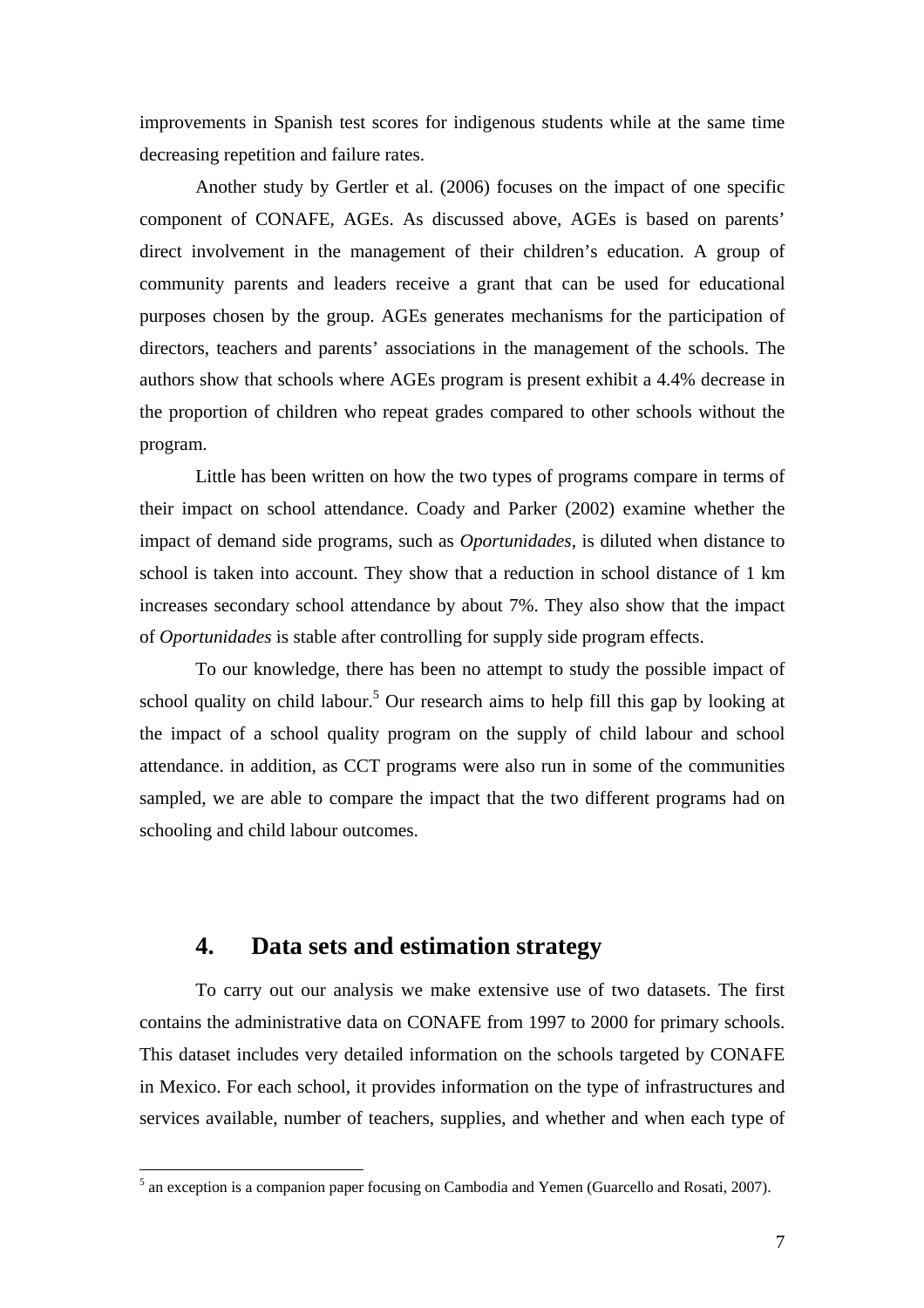CONAFE intervention was started. Each school treated by CONAFE can thus be identified through this dataset.

The second dataset used is the Survey of Household Socio-economic Characteristics (ENCASEH) and the Evaluation Survey of PROGRESA (ENCEL), covering the years from 1997 to 2000. The first round in 1997 is our baseline $^6$  while the following four waves (one in 1998, two in 1999 and the last one in 2000) are postintervention years. The Evaluation Survey was specifically designed to evaluate the impact of the program intervention.

For each wave, the dataset contains a questionnaire at the community level and at the household level. All waves contain detailed information on school attendance and labour market participation.

We combine the two datasets by selecting only those communities of PROGRESA dataset that also belong to the CONAFE dataset.<sup>7</sup> For the communities that belong to both datasets, we merge all the information on primary schools treated by CONAFE to the communities to which they belong. Communities with more than one school were dropped from our sample as we were not able to identify the different schools within the community. As a consequence, three per cent of the schools were dropped from the sample.

The reason why we consider only communities in the CONAFE sample is due to the challenge of finding an appropriate control group for our estimates. As CONAFE communities receive or will receive CONAFE interventions, and given the gradual phasing-in of the project, those communities that are present in the dataset but not yet treated by the program represent a good potential control group. In this way, the set of CONAFE treatment schools is the set of schools that received CONAFE in the years 1997-2000. Those schools receiving CONAFE from 2001 onwards belong to the comparison group.

The control group chosen is valid if the schools that are treated first do not differ from schools that will be treated in the future. Given the non-experimental nature of our data, if schools with the strongest (weakest) potential for improvement have been incorporated at earlier stages, our estimates would be overestimating (underestimating) the true program effect. Unbiased difference-in-difference estimates

 $\overline{a}$ 

<sup>&</sup>lt;sup>6</sup> We use ENCASEH data set as our baseline and not the first wave of ENCEL data as it does not contain information on labour force participation, our variable of interest.

 $7$  The communities belonging to both samples represent the 80% of all communities.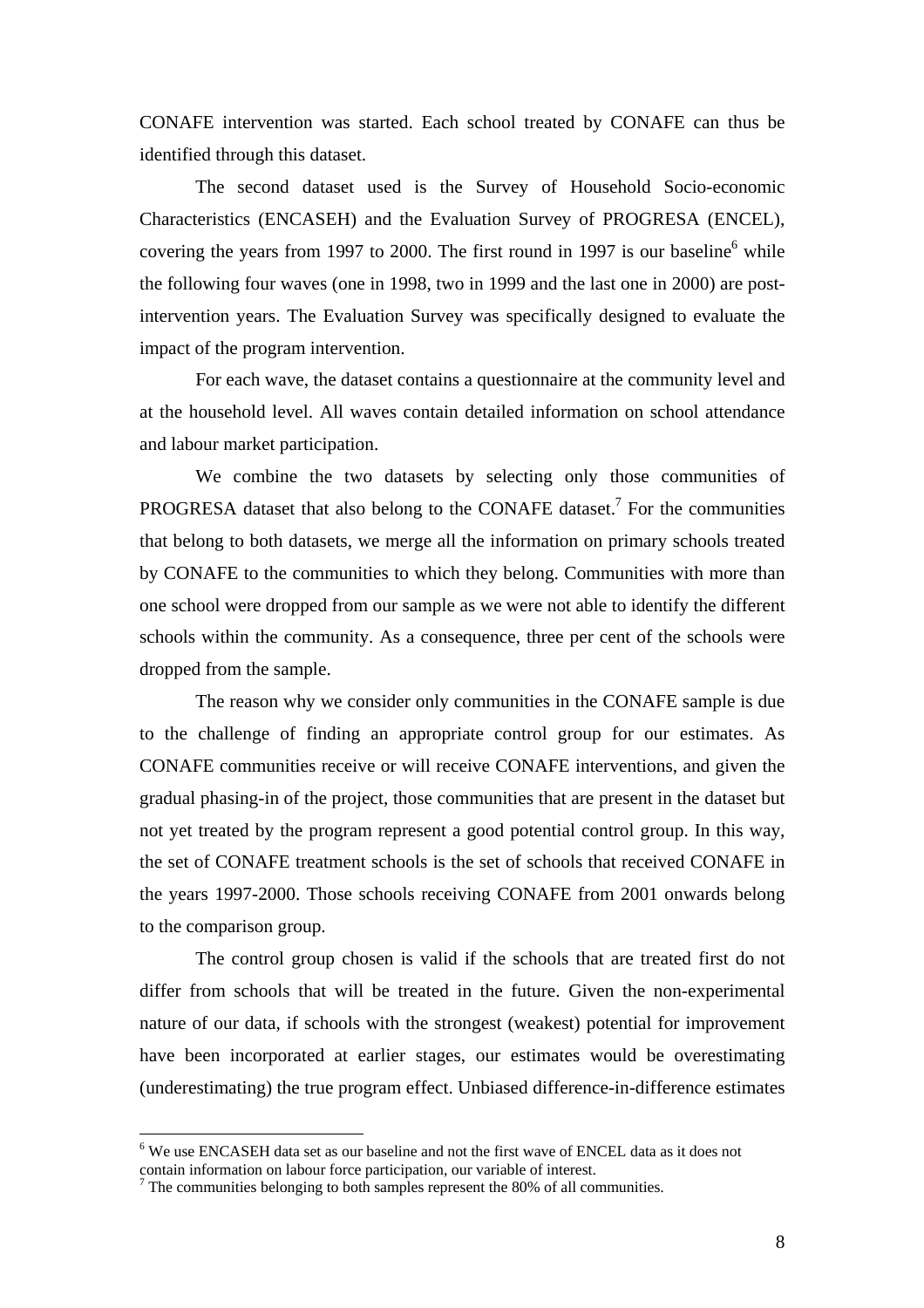rely upon the assumption that post-intervention trends between treated and nontreated schools would have been identical in the absence of the intervention.

As CONAFE is not a randomized experiment, worst performing schools were selected first as beneficiary schools according to a target index. The validity of our estimates, though, relies on the fact that communities in the control group and the treated communities only differ by whether or not they received the treatment. Both communities, treated and untreated, should exhibit the same trends were the interventions not in place. But it is impossible to test this assumption, as the counterfactual does not exist. It is, however, possible to estimate whether the treated communities differ form the control group in their pre-intervention trends with respect to their educational outcomes. If no systematic difference in pre-intervention trends is found, it can be claimed that post-intervention trends would also be the same in absence of policy intervention.

Gertler et al. (2006) tested whether pre-intervention trends in educational outcomes differ between treated and untreated groups. Their estimates show no significant differences in pre-intervention trends in grade failure rates, grade repetition rates and school dropout rates between schools reached by the CONAFE program in earlier and latter years. In particular, they show that there is no systematic difference in enrolment rate between the schools belonging to the highest quartiles of the distribution of the targeting index, according to which the schools were selected for treatment.

In addition to educational outcomes, Gertler et al. (2006) also exploit the 2000 targeting index constructed by CONAFE to select the worst performing schools as a way of testing for balance between the constructed treatment and control groups of schools. The rationale is that schools with similar targeting indexes are likely to share similar values of the variables used in the index construction, and, thus, similar educational outcomes. The authors show that distribution index of treated and control group overlap over the entire support. Hence this evidence supports the assumption of an absence of systematic difference between treated and control groups of communities.

 We generate a sample consisting of 141,940 respondent-wave observations. The selected sample includes children and adolescents 8 to 16 years old, for whom information on both attendance and work is available.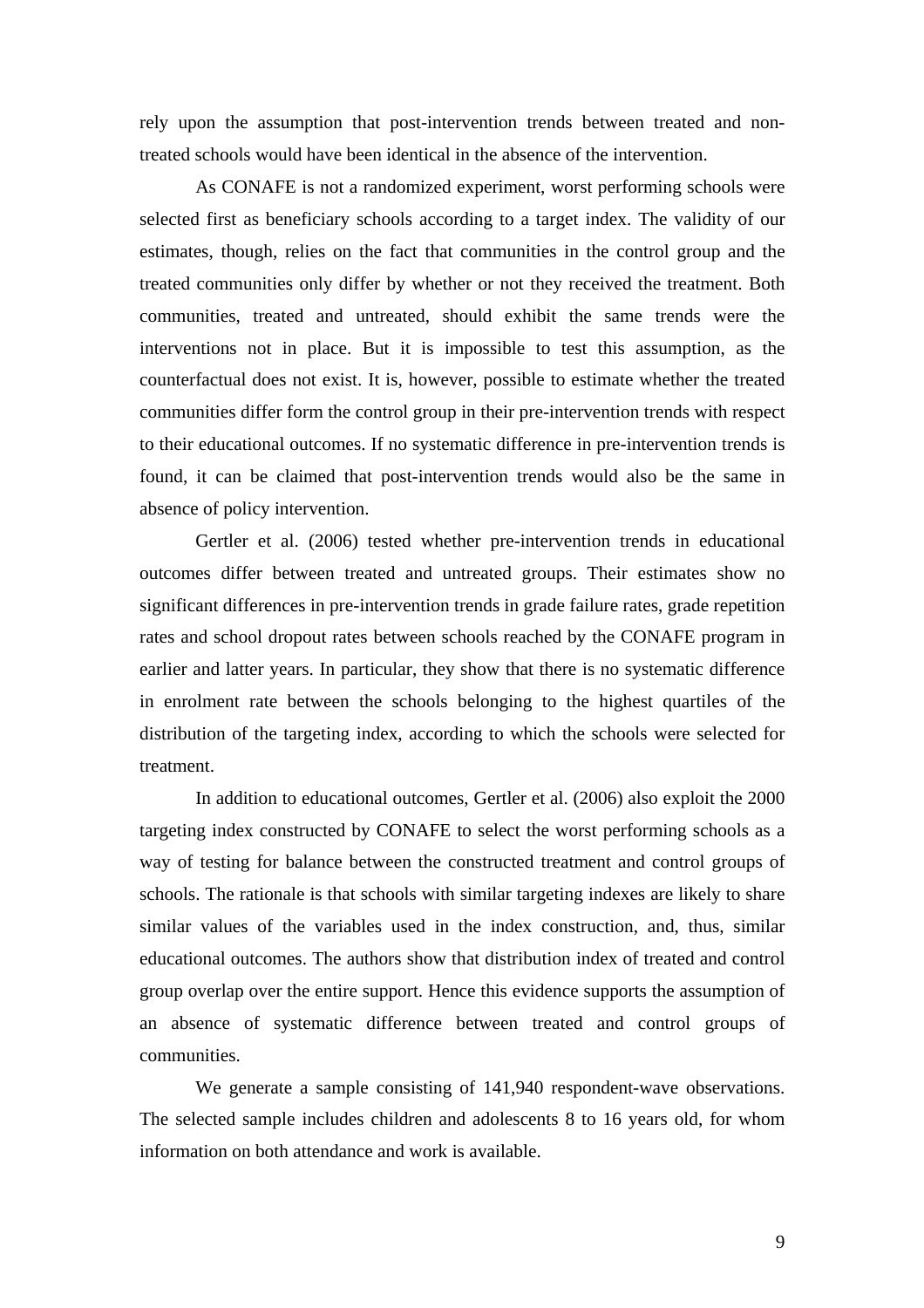We assume that the outcome variables of interest, school attendance and participation in the labour market, are the result of a joint decision at the household level. We thus jointly estimate them by using a bivariate probit model. One of the reasons that would lead to a correlation between school attendance and work is that the unobserved learning ability of the child is likely to positively affect schooling and negatively affect children's work.

Our estimates will then identify the magnitude of the impact of program interventions both on school attendance and on children's work. However, measuring the impact of program interventions may become a difficult challenge if an appropriate control group is not identified. To this aim, we have exploited the gradual phasing-in of both interventions to estimate the difference-in-difference impact of the program. The gradual phasing-in of programs generates a sample of potentially treated schools or households that differs from the currently treated sample, allowing us to detect the difference-in-difference average treatment effect.

 To identify the difference-in-difference estimate we follow the procedure used by Gertler et al. (2006) and Parker and Skoufias (2001) and we refer the reader to these papers for further details.

We estimate the following equation, where the subscripts i and t refer, respectively, to children and time:

$$
Y_{i} = \sum_{i} \alpha_{i} D_{i} + \sum_{i} \beta_{i} D_{i} * CPot_{s} + \sum_{i} \gamma_{i} D_{i} * Op_{s} + \lambda_{i} C_{s,t-1} + \sum_{i} \gamma_{i} D_{i} * EOp_{i} + \sum_{k=1}^{K} \phi_{k} X_{it} + \varepsilon_{it}
$$
  
i=1..N t=1, T

(1)

The outcome of interest Y is a vector of two variables, (we avoid for simplicity the subscripts), both binary and equal to one if the child works or goes to school. We allow the error terms of the schooling and working equations to be correlated through the correlation coefficient ρ.

D is a set of temporal dummies aimed to capture the time trend. The interaction of time dummies with *Oportunidades* and CONAFE (D\*Op and D\*CPot) is used to capture the time trend common to potentially treated households, respectively for Oportunitades and CONAFE.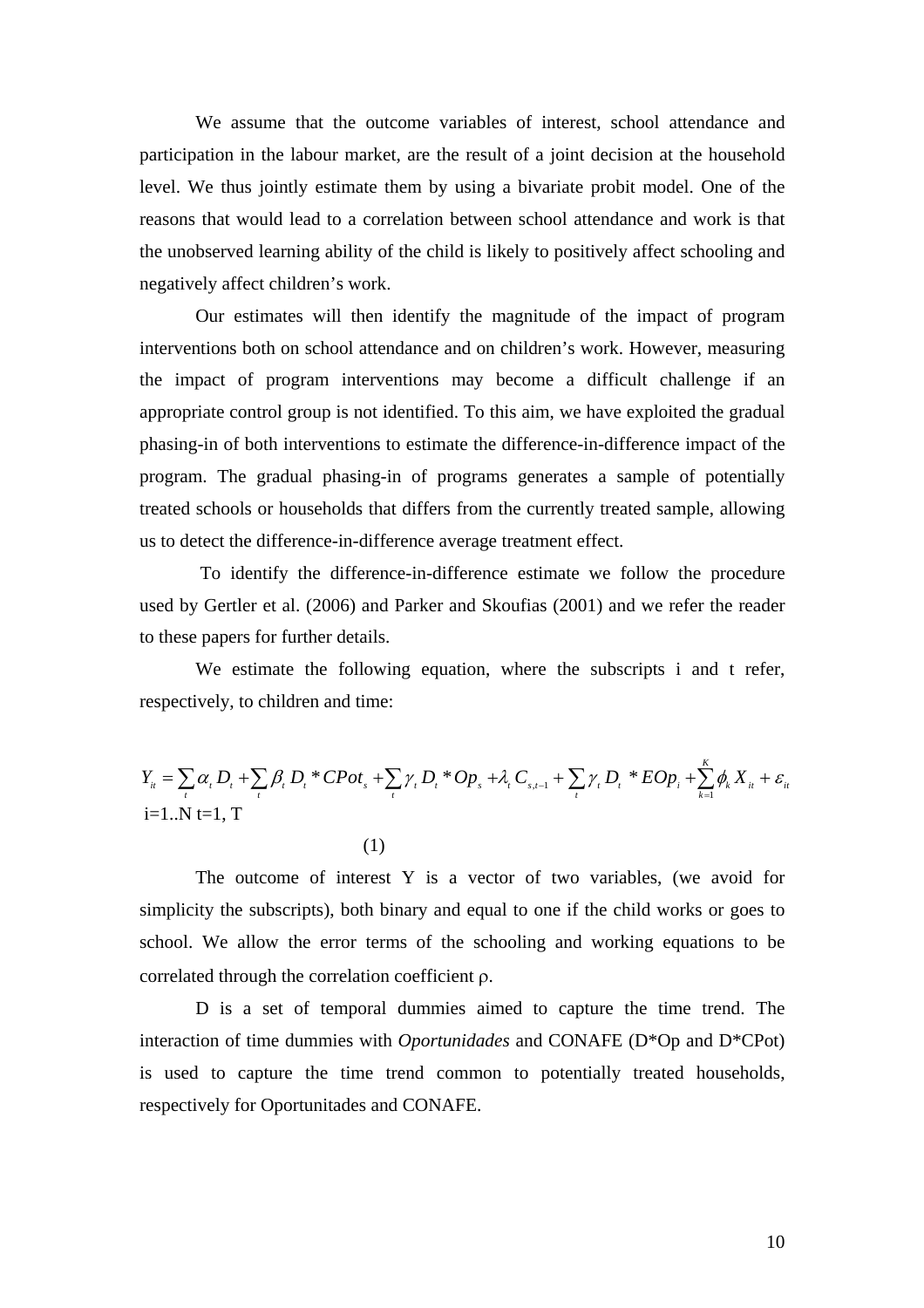CPot is a dichotomous variable equal to one if the school, or community, is a potential treatment school, i.e. if the school received support for all or some of the treatment years.

In a similar vein, the dichotomous variable Op is constructed so as to detect the households potentially treated by *Oportunidades*. This variable is equal to one if the household i is potentially eligible to receive *Oportunidades* benefits.

E is a dummy variable equal to one if the household is eligible, at time t, to receive *Oportunidades*. C is a dummy variable equal to one if the school is treated by the CONAFE program

As the number of completed years of schooling is likely to be correlated with school attendance in the following year, we include a set of dummy variables for the number of grades completed in the X regressor set. These dummies should capture the differences in the propensity to attend school, due to the accumulated stock of education. We also include time-state dummies in our regression to capture macroshocks and policies different across states.

The other regressors in X include dummies on the maximum education level within the households (whether below primary or primary), a set of dummies for the age of the child, the number of teachers per grade in the community school, the number of children, adolescents and adults in the household, and a dummy for the child's gender and time-state dummy variables to capture macro trends common within states.

## **5. Results and Discussion**

As mentioned in section 4, we estimate equation (1) using a bivariate probit model, on the assumption that the two error terms are jointly normally distributed. Our dependent variables, jointly estimated, are the binary variables of working and school attending. The dummy for work takes the value of one if the child worked during the past week, while the school attendance dummy is equal to one if the child attended school during the past week.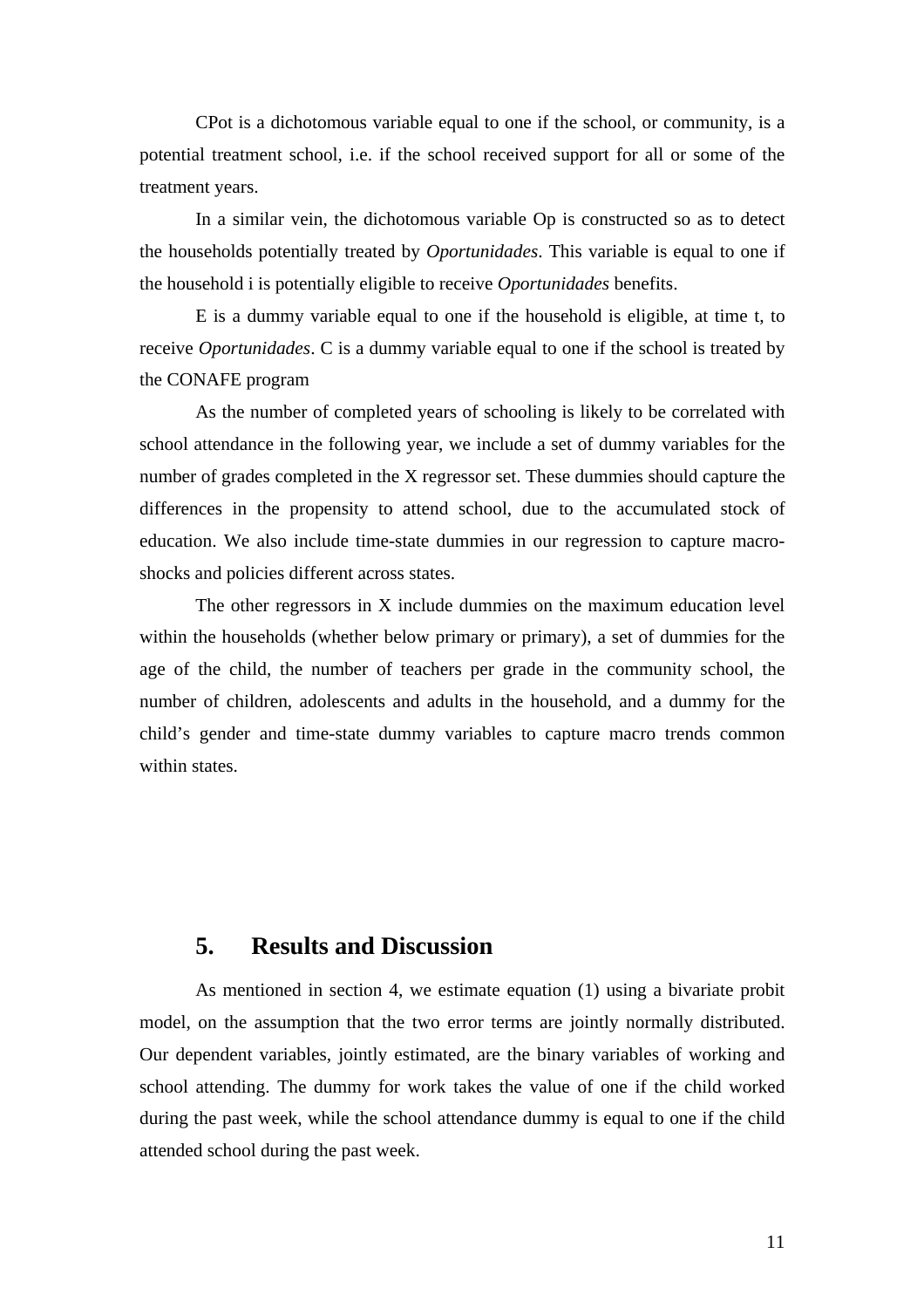Table 1 illustrates the descriptive statistics relative to the sample used in the estimates.

In the age group considered, which also includes secondary school age children, 75% of the children attend school while only eight per cent perform some economic activity. It is noteworthy that most of the working children, especially of primary school age, also attend school. A large group of children, just below 80%, reside in communities that have benefited from CONAFE interventions, while about 70% of them belong to households that are potentially eligible to *Oportunidades*.

 Table 2 presents the percentage of children involved in four mutuallyexclusive categories of activities: work only, work and study, school only and neither working nor studying. The results are presented separately for 8 to 11 year-olds and for 12 to16 year-olds. Participation in the different activities differs widely according to the age range of the child. While almost all school-aged children only study before the age of 12, the proportion drops to 59% for older children. Children aged 12 to16 participate in the labour market more intensively; 12% of them is working and not going to school, while only two per cent combine school with work. Just over a quarter (about 27%) of the children aged 12 to 16 is neither working nor studying.

As the sample used in the estimate is not representative at national level, we use the Mexican Family Life Survey to present nationally-representative estimates of the percentage of children in each activity for the year 2002 (Table 3).

As the determinants of schooling might differ widely according to whether the child attends primary or secondary school (as also demonstrated by the previous evaluations of *Oportunidades*), we estimate two separate models for children, 8 to 11 years old, and 12 to 16 years old, respectively, These age groups correspond to the age range relevant for attendance to primary and secondary education. The estimated impact coefficients are shown in Table 4 and will be discussed below.

The results presented in Table 4 show that both *Oportunidades* and CONAFE have an impact on children's work and schooling, but that this effect is differentiated according to the age group considered. For young children (aged 8 to 11), CONAFE does not appear to have an impact on school attendance, while it reduces participation in economic activities. The supply side program has, however, an impact both on schooling (positive) and on work (negative) for the children aged 12 to 16. *Oportunidades* has a positive impact on the school attendance of children at any age, and tends to reduce child labour, especially for the older children group.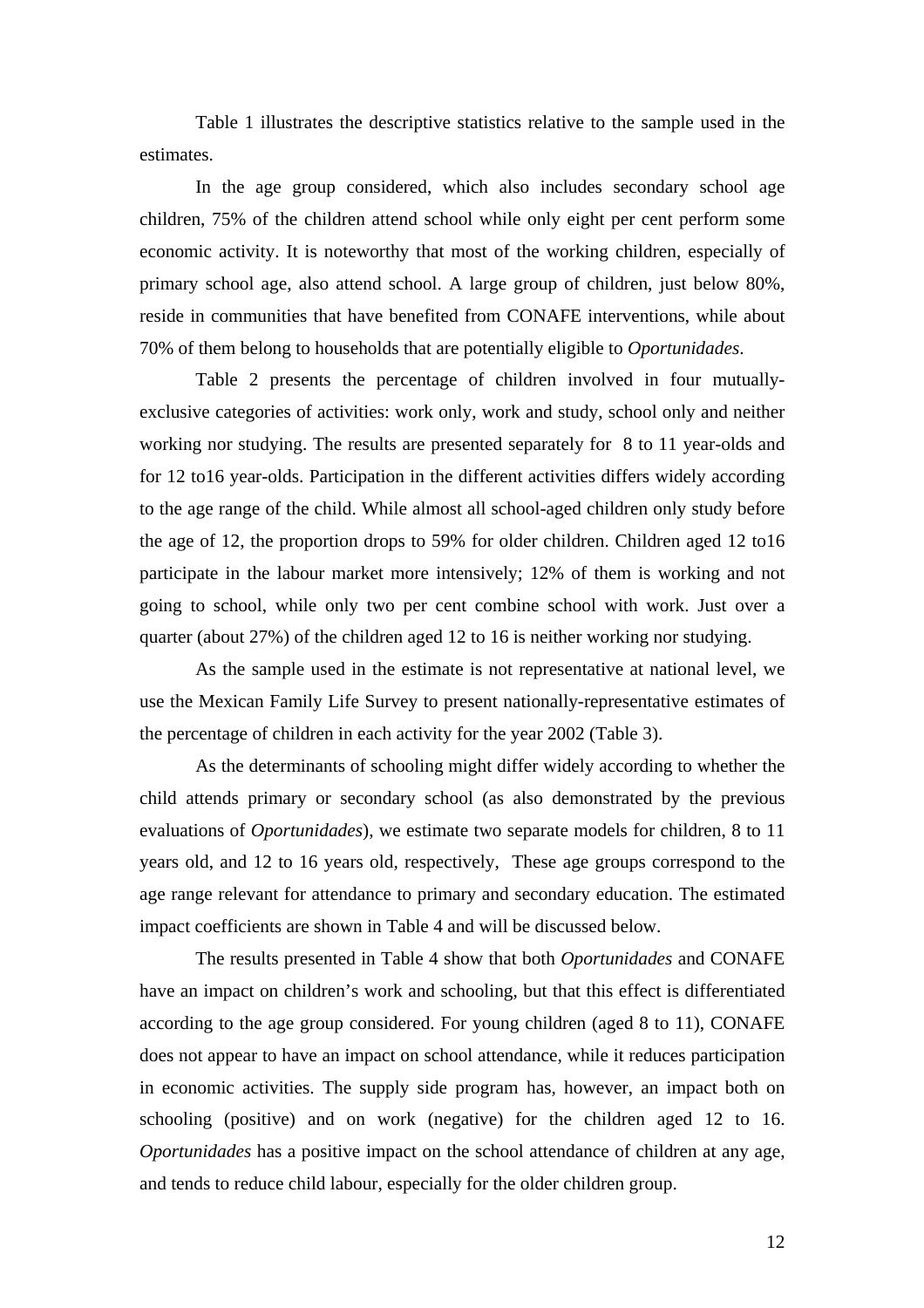But the age ranges considered do not necessarily reflect potential enrollment in primary or secondary education, as late entry and grade repetition create a wedge between the age of the child and the actual grade she can attend. For this reason, we also estimate our model separately for children that have completed less than six grades (labeled Primary school age children) and for children that have completed six or more grades (Secondary school age children).

The estimation results based on grade completed are shown in Table 5, column (1) and (2). We can observe that the same pattern is maintained with respect to the estimation just discussed. However, in this case CONAFE appears to have an enhancing effect on school attendance for both age groups, while it maintains its negative impact on work. The effect of *Oportunidades* on schooling does not change, but becomes less defined in terms of children's work. The fact that the program effects are different according to whether we consider the actual age of children or their primary or secondary potential attendance, is likely to be due to the fact (well known for *Oportunidades*) that the largest effects of these programs are in terms of transition from primary to secondary education. We will return on this issue later on.

As the nature of our model is non-linear, the set of coefficients is not very meaningful, unless we provide the estimates of the corresponding marginal effects. The marginal effects are calculated for the regression model where the sample of children is divided by their age range (8-11 and 12-16) and are presented in Tables 4 and Table 5.

Table 6 illustrates the program impact on the probability of school attendance. Column (1) and (2) report the marginal effects of the programs on the young and older children, respectively. *Oportunidades* increases on average by two percentage points the attendance rate of the children aged 8 to 11, while CONAFE does not appear to have a significant impact. For the older children group (12-16), both programs significantly enhance school attendance. Belonging to a community treated by CONAFE increases the probability of attending school by almost two percentage points, while *Oportunidades* has a larger impact that has already been documented and needs not to be discussed here. The marginal effects calculated on the sample of primary and secondary school age children are reported in column (3) and (4) of Table 6. In this case, CONAFE has an impact on the school attendance of children belonging to both groups. Belonging to a community that has received CONAFE in particular increases the probability of school attendance by just less than two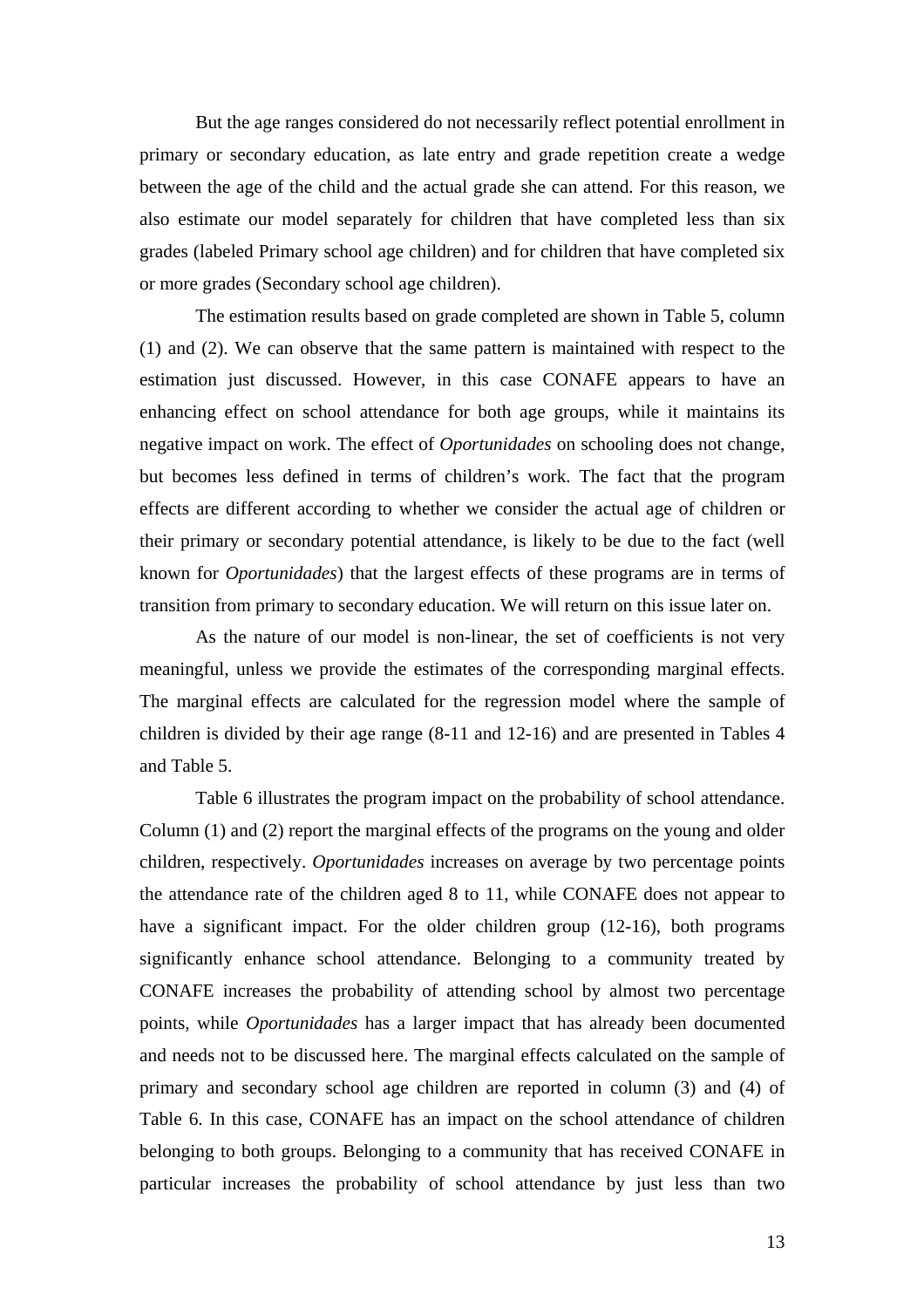percentage points. The effects of *Oportunitades* continues to be significant and larger than those of CONAFE, especially for the children of secondary school age.

Increasing school quality appears to be particularly effective in decreasing child labour supply. CONAFE significantly decreases child work, albeit by only 0.5 percentage points, for children aged 8-11, as shown in Table 7 (column (1)). The effect on children's work is larger for the age range  $12{\text -}16$  (column(2)), with CONAFE reducing the probability that a child works (with or without attending school) by just more than 1.5 percentage points. Only marginally higher results are obtained for primary and secondary school aged children (illustrated in Table 5, column 3 and 4). Given the average participation rate in both age groups, the observed impact is far from negligible. The CCT program also appears to have a negative effect on child labour. The size of the effect is similar to that of CONAFE, but it can only be identified for some of the waves considered in this study.

The impact of both programs seems to be larger for the subgroup of older children for both age definitions used here. This is not surprising given that in Mexico primary school attendance is almost universal and that very few young children combine school and work. For these groups of children, we disentangle the impact the two programs on the child's probability of belonging to each of the four subcategories of children's activities mapped by the bivariate probit.

The results are presented in Table 8 and Table 9, for the sample of children split by age and potential grade, respectively. The CONAFE program appears to have been effective in shifting children away from working (especially working only) to school, by increasing school as the sole activity by two percentage points. Conversely, the impact of *Oportunidades* on school attendance seems to have been generated mainly by reducing the probability of a child being "idle" (neither in school nor working) rather than by reducing child labour. Given the relatively small number of children in some of the categories, such results must however be considered with some caution.

Our analysis has focused on the impact of the two programs on child labour and school attendance, thus assessing the impact of the two programs on the flow of human capital accumulation. However, in order to assess whether CONAFE also affects the stock of investment in human capital and not only the attendance rate, we estimate its impact on the grades completed by children aged 8-16. We employed an ordered probit to estimate our model, as grade completion does not lend itself to the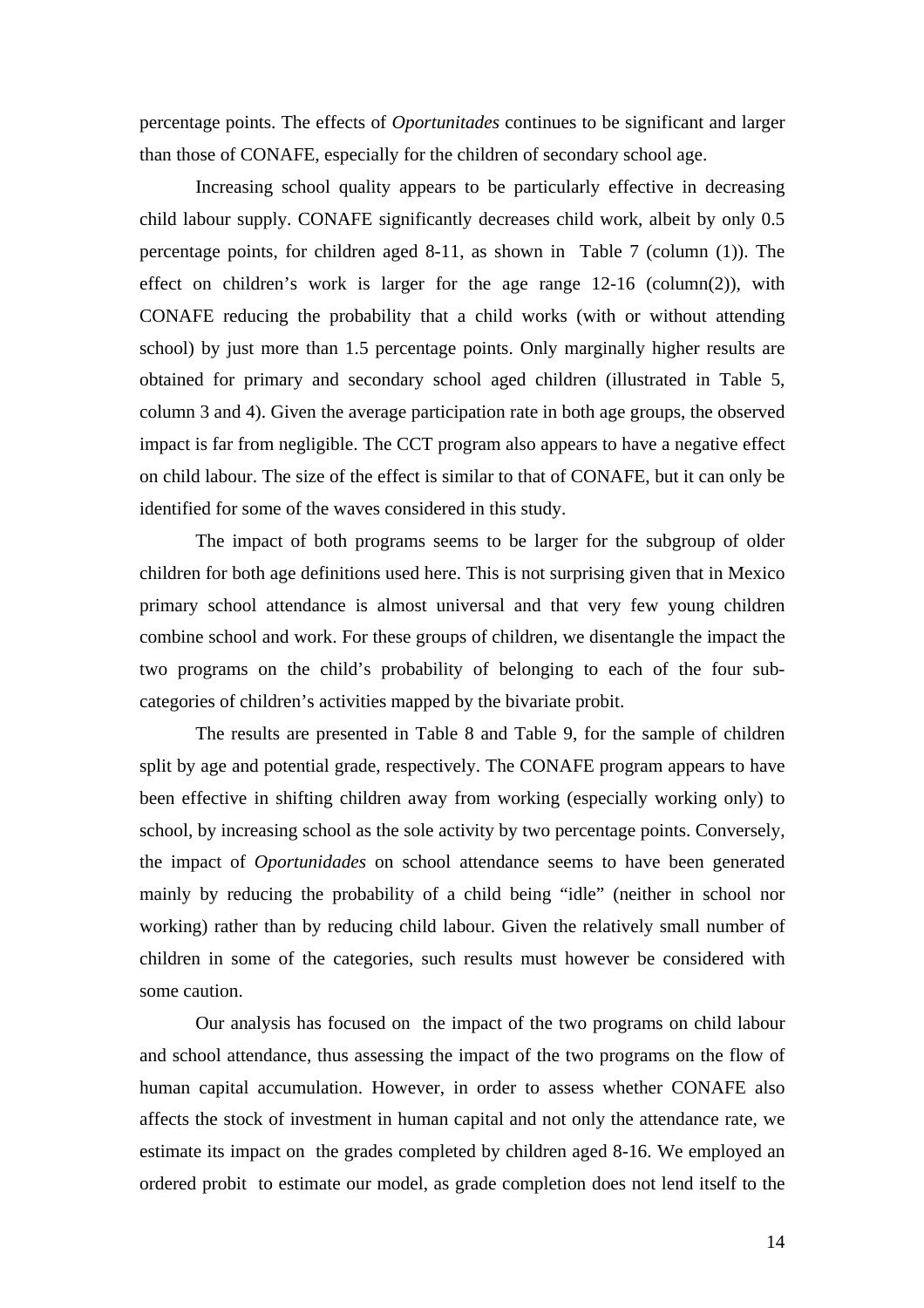use of a linear metric. The explanatory variables and the approach used to identify the program effects are the same described above. The results of the estimates are presented in Table 8, while Table 9 contains the marginal effects.

We are particularly interested in the ability of the intervention to make a child complete primary school, as this obviously greatly increases the probability of continuing on in secondary education. For this reason, we present the marginal effects for the grades around primary school completion. As it is easy to see, improved school quality successfully increases primary school completion. The chances of completing the primary school are between one and two per cent higher for those children attending a school treated by CONAFE. The impact of *Oportunidades* is very similar in magnitude to that of CONAFE.

#### **6. Conclusions**

The results of the impact assessment presented in this paper clearly show that quality of education does not only matter for learning achievements, but it is also relevant for increasing school attendance. This result constitutes new evidence, as most studies has concentrated on the effect of school quality on learning achievements. This conclusion, it must be stressed, also holds when large demand side policies are in place. Supply side interventions, and those aimed at improving school quality in particular, appear then to be an important complement to demand side interventions. Improved school quality not only increases attendance, but also reduces involvement of children in work. Quality of education, hence, is important for increasing human capital investment by keeping children in school and away from work. In the case of Mexico, where the majority of working children also attend school, the observed impact implies that parents value quality of education: when they observe an improvement in the learning achievements of their children, they increase their involvement in education by reducing their participation to economic activities.

As most children attend primary school and do not begin to work at very young age, the larger effects on school attendance and, especially, on work for older children might also be an indication of a lock-in effect. Children that attend improved primary schools are more likely to continue in their studies and not to be working.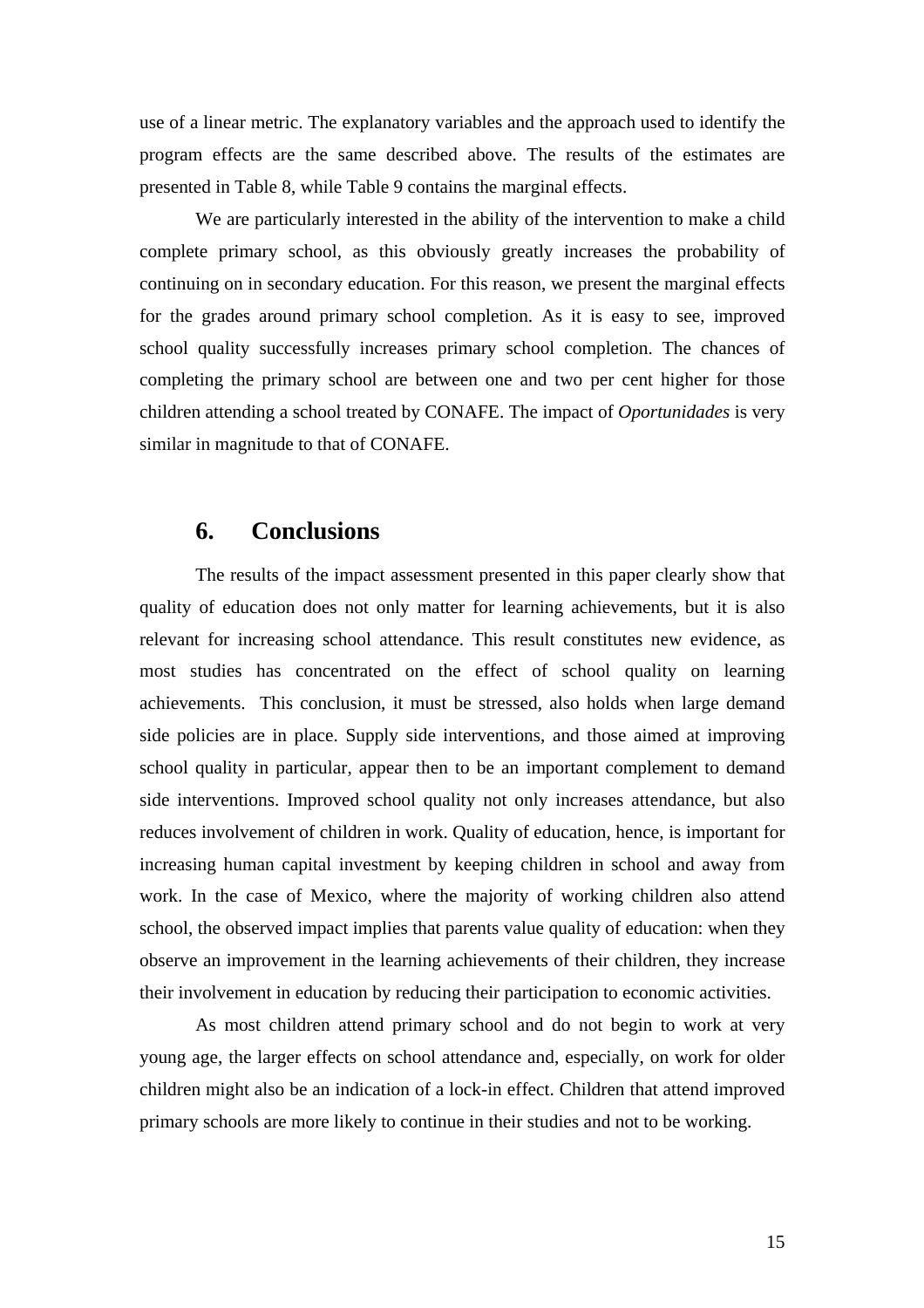While the results obtained are suggestive of a relevant impact of supply side policies on child work and school attendance, we must bear in mind that they are relative to a middle income country like Mexico. Generalization of this conclusion would require additional work to be carried out also for low income countries.

As mentioned in the previous sections, it is difficult to compare the relative effectiveness of the two programs considered here given their different scope and size. However, from the estimate it emerges that while supply side policies do have an impact on school attendance, demand side interventions like CCT appear to be more effective. The situation looks different in the case of children's work, where quality enhancing interventions are at least as effective as demand side policies in reducing children's involvement in economic activities.

Of course, more analysis is required in this area both in terms of assessing the relative cost efficiency of the different interventions and of more in depth testing of the results in terms relative impact of the policies.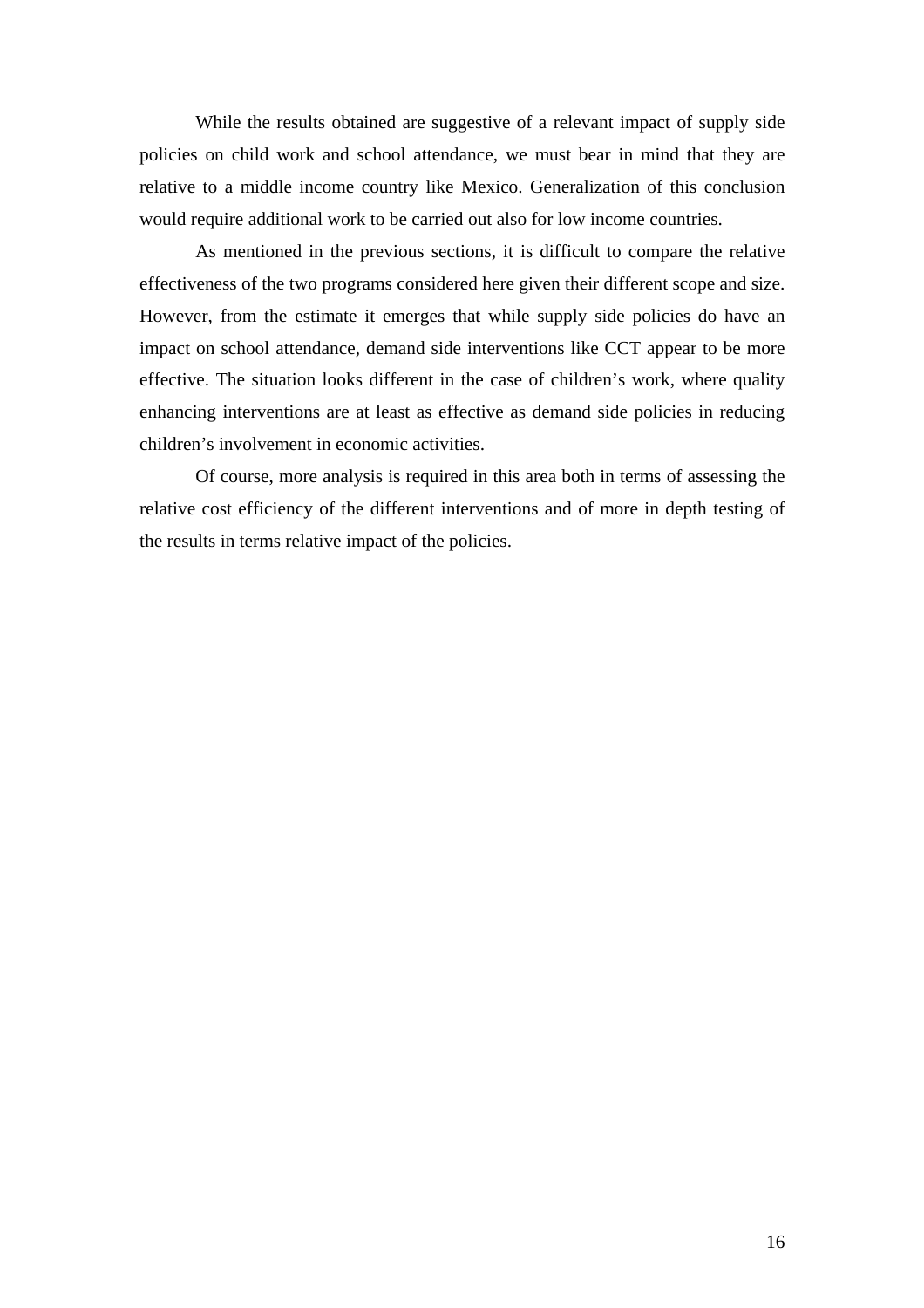### **7. References**

Coady D.P. and S. Parker, 2002, A cost effectiveness analysis of demand-andsupply-side education interventions: the case of progresa in Mexico, Food Consumption and Nutrition Division, IFPRI WP #127

Dhushyanth R., 2006, The effects of conditional cash transfer programs on child work: A critical review and analysis of the evidence, HDNSP, The World Bank

Gertler P., H. Patrinos and M.Rubio-Codina, 2006, Empowering parents to improve education: evidence from rural Mexico, 2006, World Bank Policy Research Working Paper 3935

Guarcello L. and F. Rosati, 2007, Does school quality matters for out of school children?, Mimeo, UCW, Rome, Italy.

Handa, S. 2002, Raising Primary School Enrolment in Developing Countries: The Relative Importance of Supply and Demand, Journal of development Economics 69 (1), pp. 103-128.

Hand S. and B. Davis, 2006, The Experience of Conditional Cash Transfers in Latin America and the Caribbean, Development Policy Review, 24 (5) pp. 513-536

Lopez-Acevedo G, 1999, Learning outcomes and school cost-effectiveness in Mexico: the Pare program., The World Bank, Policy Research Working Papers.

Mexican Family Life Survey 2002 (MFLS) http://www.radix.uia.mx/ennvih/

Nigenda G. and L.M. Gonzales-Robledo, 2005, Lessons offered by Latin American cash transfer programs, Mexico's *Oportunidades* and Nicaragua's SPN. Implications for African countries, DFID Health Systems Resource Center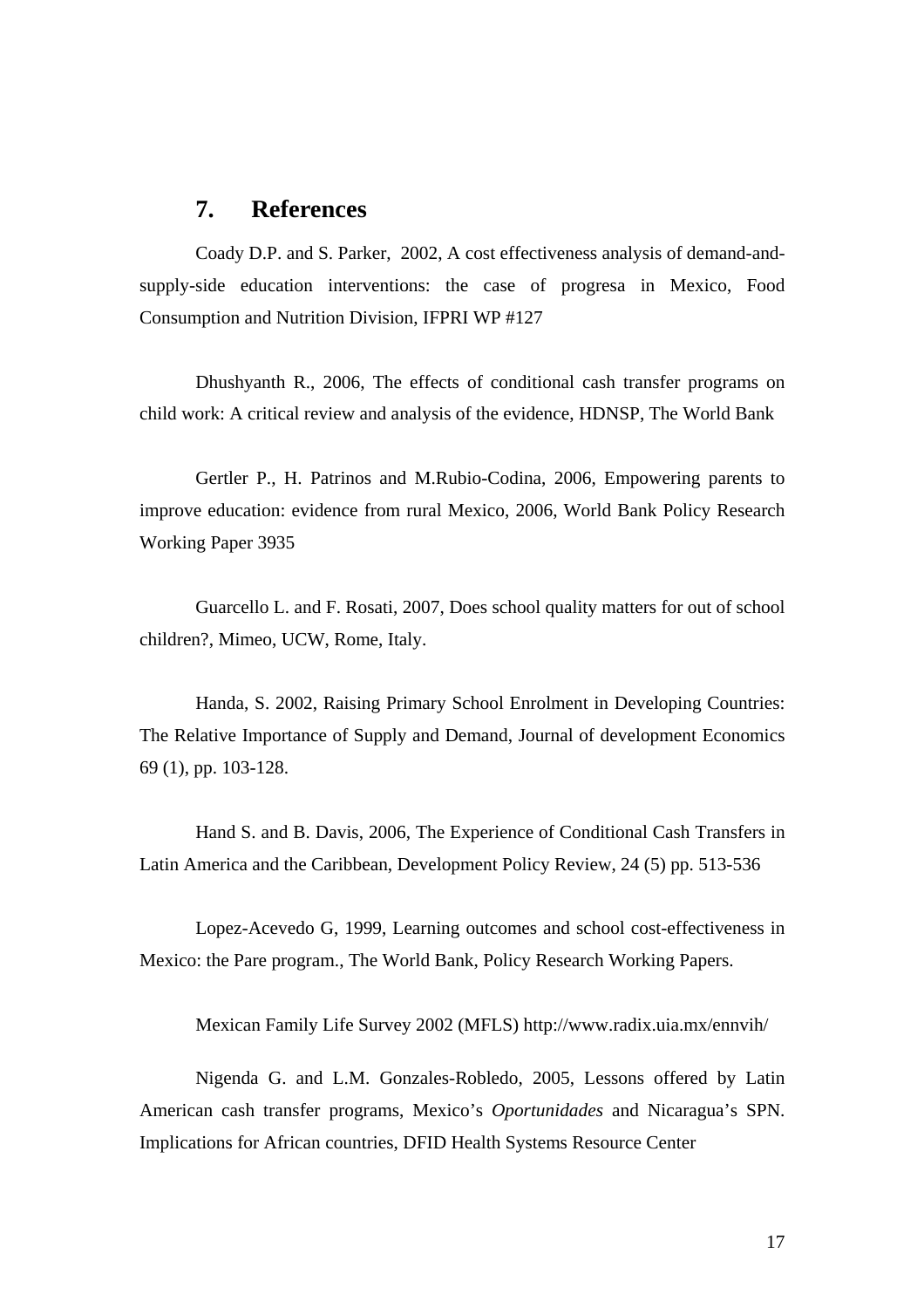Skoufias, Emmanuel, and Susan W. Parker, 2001, Conditional Cash Transfers and Their Impact on Child Work and Schooling: Evidence from the Progresa Program in Mexico, IFPRI FCND Discussion Paper No. 123.

Shapiro J. and J.Moreno Trevino, 2004, Compensatory Education for Disadvantaged Mexican Students: An Impact Evaluation Using Propensity Score Matching, World Bank working paper series, #3334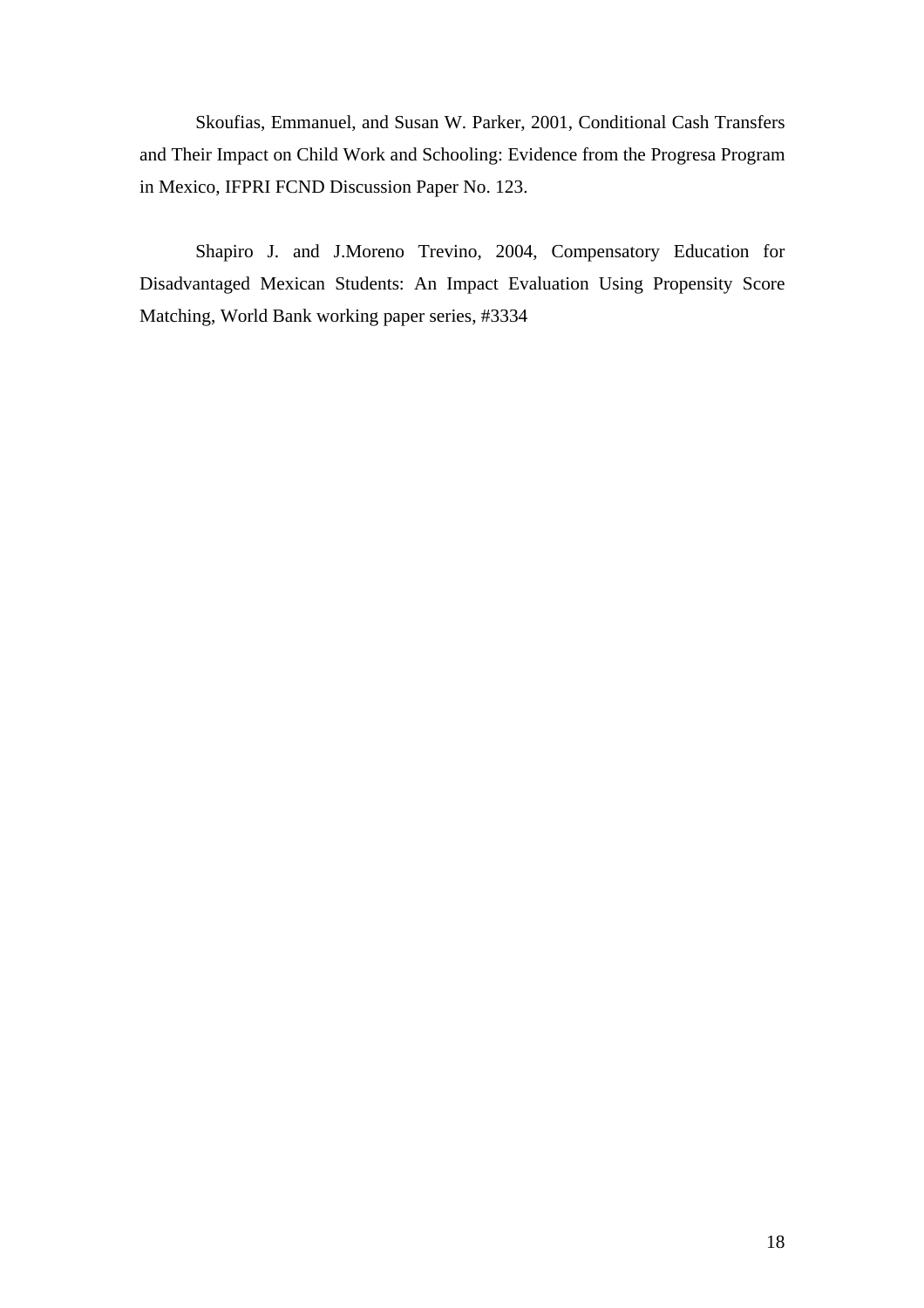| Table 1. Descriptive statistics of variables employed in the estimates |          |                      |
|------------------------------------------------------------------------|----------|----------------------|
|                                                                        | Mean     | <b>Std Deviation</b> |
| School                                                                 | .7587149 | .4278643             |
| Work                                                                   | .0884129 | .2838954             |
| Male                                                                   | .5085068 | .4999294             |
| Children aged $0 - 5$                                                  | .5558969 | .8885804             |
| Children aged 6 - 15                                                   | 1.974074 | 1.202312             |
|                                                                        |          |                      |
| Adults                                                                 | 1.869233 | 1.635635             |
| No education in the hh                                                 | .010899  | .103828              |
| Max education in the hh:                                               | .3072777 | .4613671             |
| primary                                                                |          |                      |
| Number of teachers per                                                 | 1.585721 | .7741979             |
| class                                                                  |          |                      |
| $age = 8$                                                              | .116507  | .320833              |
| $age = 9$                                                              | .1066507 | .3086697             |
| $age = 10$                                                             | .1181978 | .3228434             |
| $age = 11$                                                             | .1113287 | .3145399             |
| $age = 12$                                                             | .1096097 | .3124037             |
| $age=13$                                                               | .1061294 | .3080042             |
| $age=14$                                                               | .1016415 | .3021774             |
| <b>CONAFE</b>                                                          | .7883049 | .4085113             |
|                                                                        |          |                      |
| Eligible for                                                           | .6721699 | .4694243             |
| Oportunitades                                                          |          |                      |
| Years of education $=1$                                                | .0549271 | .2278388             |
| Years of education $=2$                                                | .1161661 | .3204251             |
| Years of education $=3$                                                | .1335555 | .3401754             |
| Years of education $=4$                                                | .125258  | .3310124             |
| Years of education $=$ 5                                               | .1160952 | .3203402             |
| Years of education $=6$                                                | .1989646 | .3992227             |
| Years of education $=7$                                                | .072345  | .2590591             |
| Years of education $=8$                                                | .0622744 | .2416541             |
| Years of education $=9$                                                | .0665154 | .2491817             |

|                    | Table 1. Descriptive statistics of variables employed in the estimates |
|--------------------|------------------------------------------------------------------------|
| $M_{\alpha\alpha}$ | <b>C</b> <sub>td</sub> Dovistion                                       |

Observations: 128,887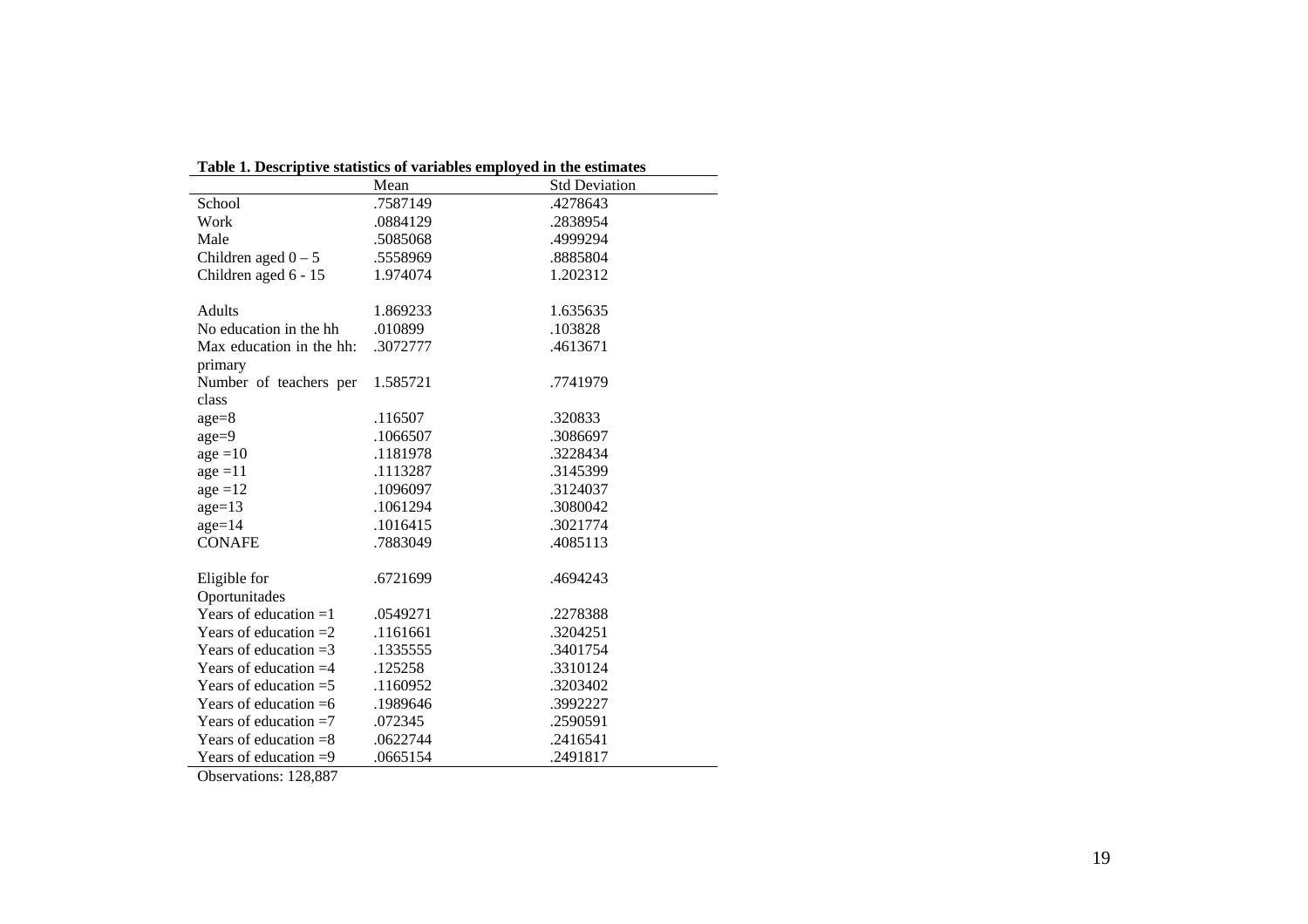| Table 2. Children's Activity |          |           |
|------------------------------|----------|-----------|
|                              | Age 8-11 | Age 12-16 |
|                              |          |           |
|                              |          |           |
| Work only                    | 0.39     | 12.00     |
| Study only                   | 92.79    | 58.66     |
| Work study                   | 1.40     | 2.43      |
| Idle                         | 5.42     | 26.90     |
| All                          | 100.00   | 100.00    |

Source: Our sample based on *Oportunidades* and Conafe sample dataset. Data pooled (1997-2000)

| Table 3. Children's Activities at National Level |                                |            |                                 |            |  |
|--------------------------------------------------|--------------------------------|------------|---------------------------------|------------|--|
|                                                  | AGE 8-11<br>Number of children | Percentage | AGE 12-16<br>Number of children | Percentage |  |
| Work only                                        | 6,618                          | 0.06       | 276,020                         | 2.45       |  |
| Study only                                       | 9,250,593                      | 88.49      | 8,445,231                       | 75.01      |  |
| Work study                                       | 377,283                        | 3.61       | 806,563                         | 7.16       |  |
| Idle                                             | 819,518                        | 7.84       | 1,730,873                       | 15.37      |  |
| All                                              | 10,454,012                     | 100.00     | 11,258,687                      | 100.00     |  |

Source: Mexican Family Life Survey 2002 (MFLS). Data representative at National Level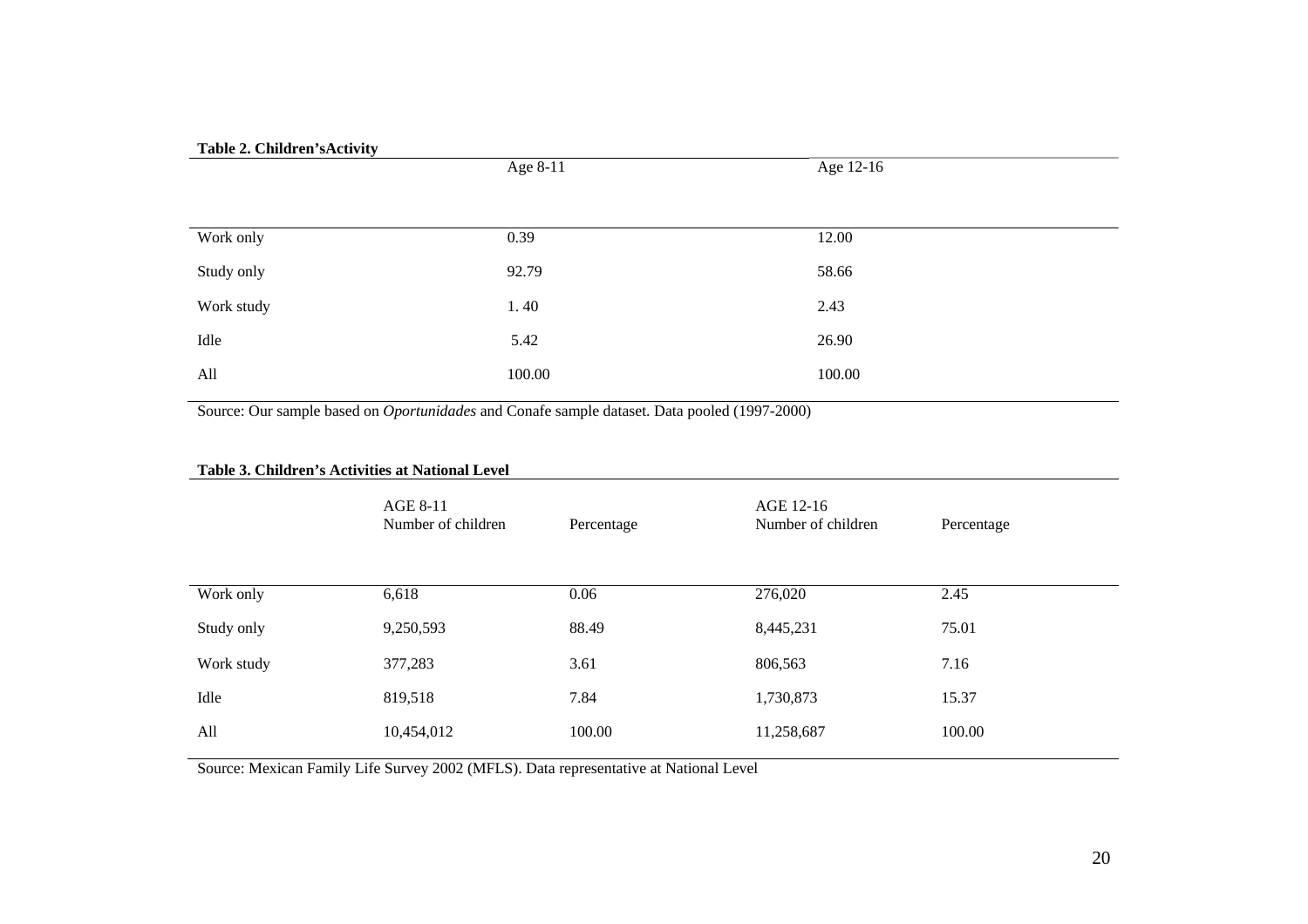| Table 4. Estimation Results. Coefficients of Bivariate Probit Model. Impact of CONAFE and OPORTUNIDADES |               |             |                            |               |             |
|---------------------------------------------------------------------------------------------------------|---------------|-------------|----------------------------|---------------|-------------|
|                                                                                                         | AGE 8-11      |             |                            | AGE 12-16     |             |
|                                                                                                         | <b>School</b> | Work        |                            | <b>School</b> | Work        |
| <b>CONAFE</b>                                                                                           | 0.037         | $-0.090$    | <b>CONAFE</b>              | 0.058         | $-0.084$    |
|                                                                                                         | (1.18)        | $(2.48)$ *  |                            | $(3.37)$ **   | $(4.42)$ ** |
| Oportunidades_wave2                                                                                     | 0.216         | $-0.071$    | Oportunidades_waveave2     | 0.155         | $-0.097$    |
|                                                                                                         | $(2.67)$ **   | (0.74)      |                            | $(3.89)$ **   | $(2.26)^*$  |
| Oportunidades_waveave3                                                                                  | 0.246         | $-0.035$    | Oportunidades_wave3        | 0.079         | $-0.038$    |
|                                                                                                         | $(2.93)$ **   | (0.35)      |                            | (1.89)        | (0.80)      |
| Oportunidades_wave4                                                                                     | 0.345         | $-0.401$    | Oportunidades_wave4        | 0.193         | $-0.104$    |
|                                                                                                         | $(3.41)$ **   | $(3.49)$ ** |                            | $(4.65)$ **   | $(2.22)*$   |
| Oportunidades wave5                                                                                     | 0.291         | 0.067       | Oportunidades wave5        | 0.116         | $-0.024$    |
|                                                                                                         | $(3.74)$ **   | (0.71)      |                            | $(2.79)$ **   | (0.52)      |
| Oportunidades wave6                                                                                     | 0.511         | 0.027       | Oportunidades wave6        | 0.204         | $-0.077$    |
|                                                                                                         | $(6.25)$ **   | (0.19)      |                            | $(4.91)$ **   | (1.66)      |
| Observations:                                                                                           | 54431         |             | Observations:              | 65999         |             |
| $p = -0.38$ (p-value: 0.00)                                                                             |               |             | $p = -.60$ (p value: 0.00) |               |             |

Regressors include time state dummy variables, treatment specific trends.

Robust z statistics in parentheses. \*significant at 10%;

\*\* significant at 5%; \*\*\*significant at 1%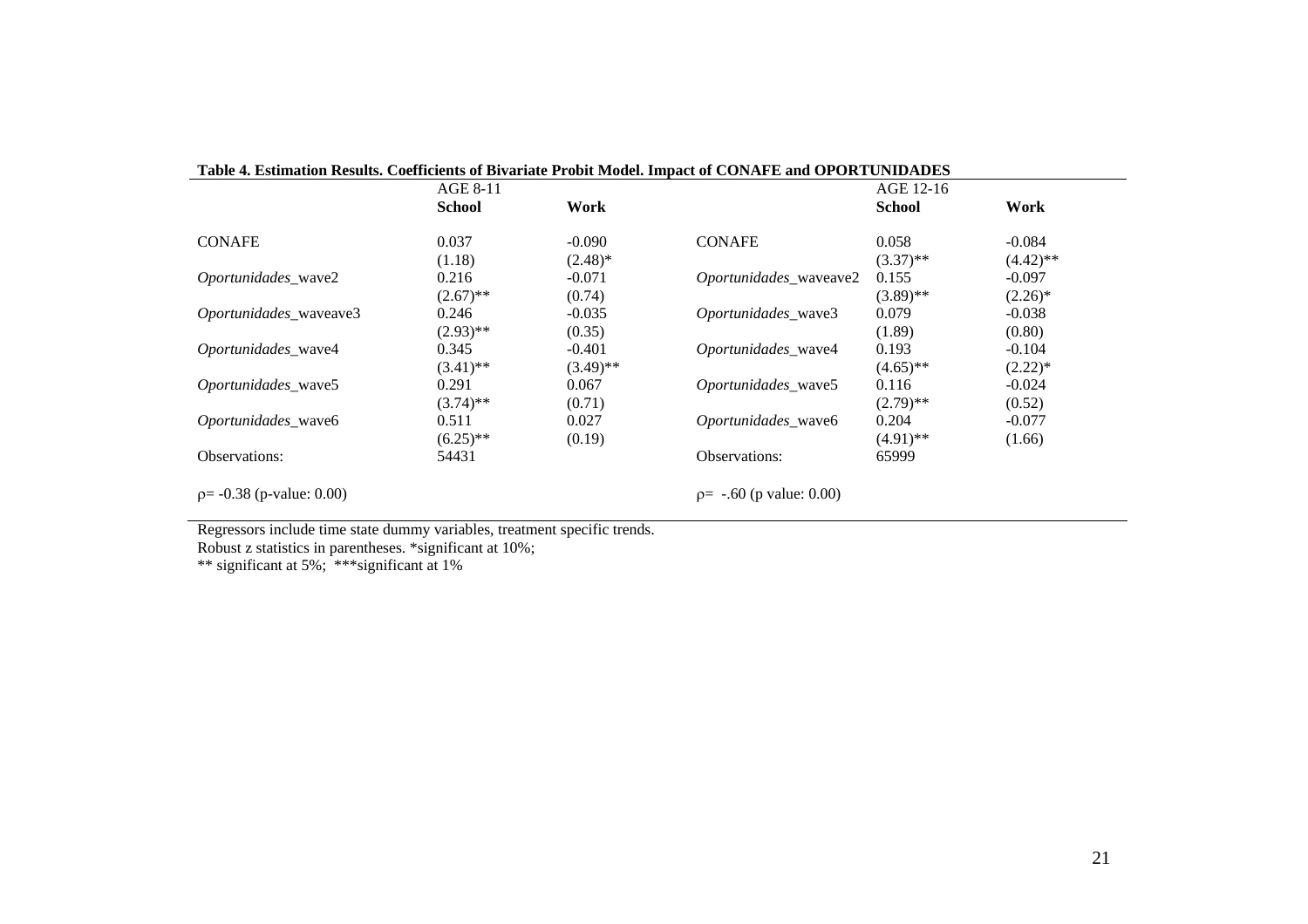|                          | Primary school age |              |                            | Secondary school age |              |
|--------------------------|--------------------|--------------|----------------------------|----------------------|--------------|
|                          | <b>School</b>      | Work         |                            | <b>School</b>        | Work         |
| <b>CONAFE</b>            | 0.071              | $-0.098$     | <b>CONAFE</b>              | 0.042                | $-0.080$     |
|                          | $(3.14)$ ***       | $(3.85)$ *** |                            | $(2.12)$ **          | $(3.60)$ *** |
| Oportunidades_wave2      | 0.172              | $-0.058$     | Oportunidades wave2        | 0.183                | $-0.065$     |
|                          | $(3.07)$ ***       | (0.89)       |                            | $(3.98)$ ***         | (1.30)       |
| Oportunidades_wave3      | 0.099              | $-0.104$     | Oportunidades_wave3        | 0.143                | 0.038        |
|                          | (1.60)             | (1.46)       |                            | $(3.03)$ ***         | (0.71)       |
| Oportunidades_wave4      | 0.216              | $-0.286$     | Oportunidades_wave4        | 0.205                | $-0.013$     |
|                          | $(3.31)$ ***       | $(3.80)$ *** |                            | $(4.31)$ ***         | (0.24)       |
| Oportunidades_wave5      | 0.112              | $-0.028$     | Oportunidades_wave5        | 0.190                | 0.048        |
|                          | $(1.95)^*$         | (0.42)       |                            | $(3.97)$ ***         | (0.90)       |
| Oportunidades_wave6      | 0.363              | $-0.073$     | Oportunidades wave6        | 0.206                | 0.016        |
|                          | $(6.37)$ ***       | (0.96)       |                            | $(4.25)$ ***         | (0.29)       |
| Observations: 71473      |                    |              | <b>Observations: 48957</b> |                      |              |
| $p=-0.45$ (p-value=0.00) |                    |              | $p=-0.57$ (p-value=0.00)   |                      |              |

**Table 5. Results. Coefficients of Bivariate Probit Model. Impact of CONAFE and OPORTUNIDADES** 

Regressors include time state dummy variables, treatment specific trends.

Robust z statistics in parentheses. \*significant at 10%;

\*\* significant at 5%; \*\*\*significant at 1%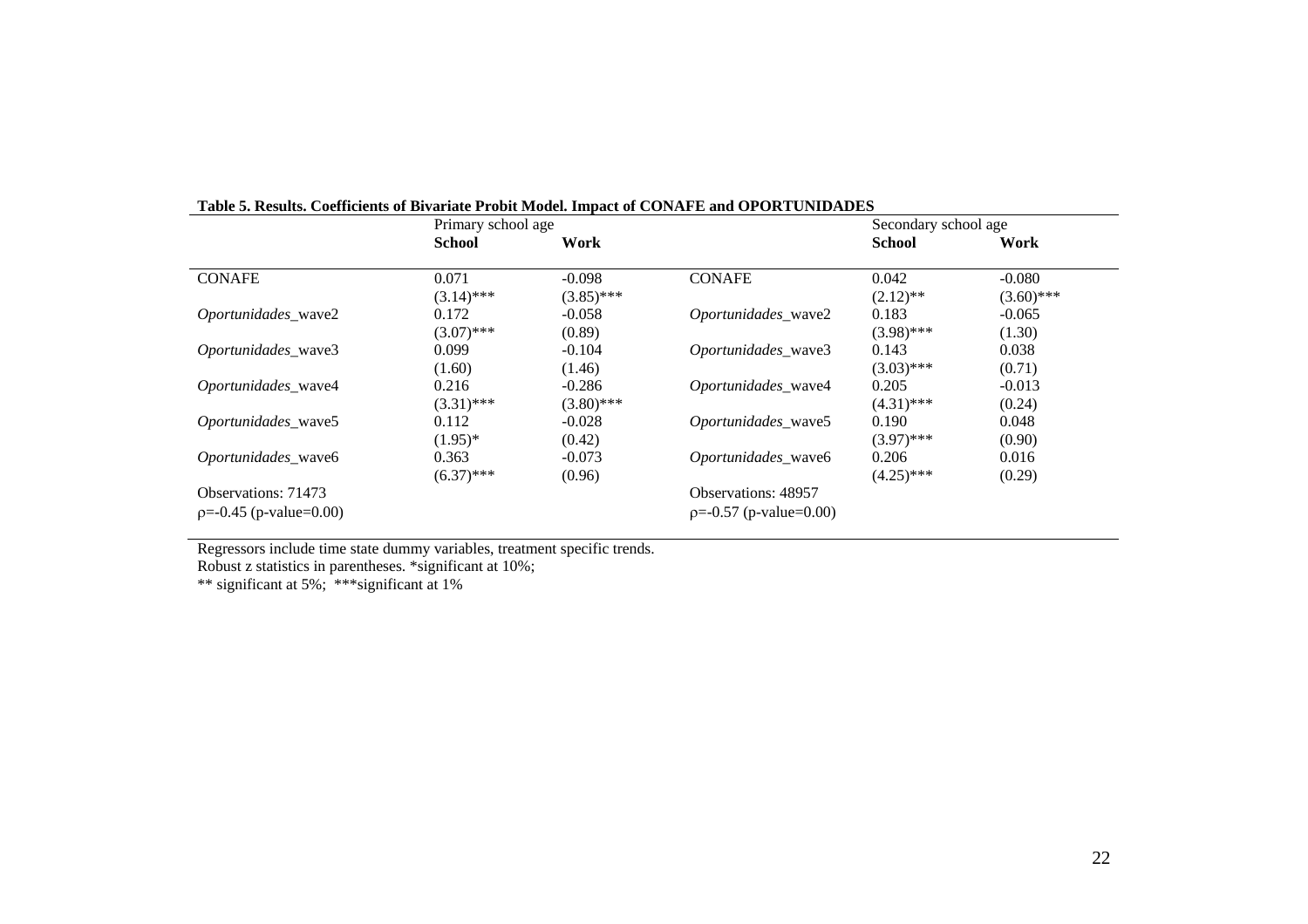|                            |       | Table of mal ginal Effects of COTATE E and Opol tamuates on school attenuance |                    |                      |  |
|----------------------------|-------|-------------------------------------------------------------------------------|--------------------|----------------------|--|
|                            | 8-11  | $12 - 16$                                                                     | Primary school age | Secondary School age |  |
|                            | (1)   | (2)                                                                           | (3)                | (4)                  |  |
| Conafe                     | .0015 | .0179                                                                         | .0180              | .0191                |  |
| <i>Oportunidades_wave2</i> | .0118 | .0578                                                                         | .0045              | .0443                |  |
| Oportunidades_wave3        | .0133 | .0282                                                                         | .0011              | .0329                |  |
| Oportunidades_wave4        | .0171 | .0696                                                                         | .0123              | .0538                |  |
| Oportunidades_wave5        | .0151 | .0409                                                                         | .0043              | .0469                |  |
| Oportunidades_wave6        | .0231 | .0705                                                                         | .0339              | .0461                |  |
|                            |       |                                                                               |                    |                      |  |

#### **Table 6. Marginal Effects of CONAFE and Oportunidades on school attendance**

\*Bold numbers represent significant marginal effect (at least at 10%).

| Table 7. Marginal Effects of CONAFE and Oportunidades on Work |  |  |
|---------------------------------------------------------------|--|--|
|                                                               |  |  |

| $\bullet$           | $8 - 11$         | $12 - 16$ | Primary school age | Secondary School age |
|---------------------|------------------|-----------|--------------------|----------------------|
|                     | $\left(1\right)$ | (2)       | (3)                | (4)                  |
| Conafe              | $-.0045$         | $-0.0164$ | $-.0081$           | $-0.0158$            |
| Oportunidades_wave2 | $-.0020$         | $-0.0145$ | $-.0006$           | $-.0038$             |
| Oportunidades_wave3 | $-.0001$         | $-.0039$  | $-.0033$           | .0151                |
| Oportunidades_wave4 | $-.0092$         | $-0.0168$ | $-0.0113$          | .0061                |
| Oportunidades_wave5 | .0008            | $-.0042$  | .0007              | .0204                |
| Oportunidades_wave6 | .0004            | $-0.0129$ | $-.0028$           | .0124                |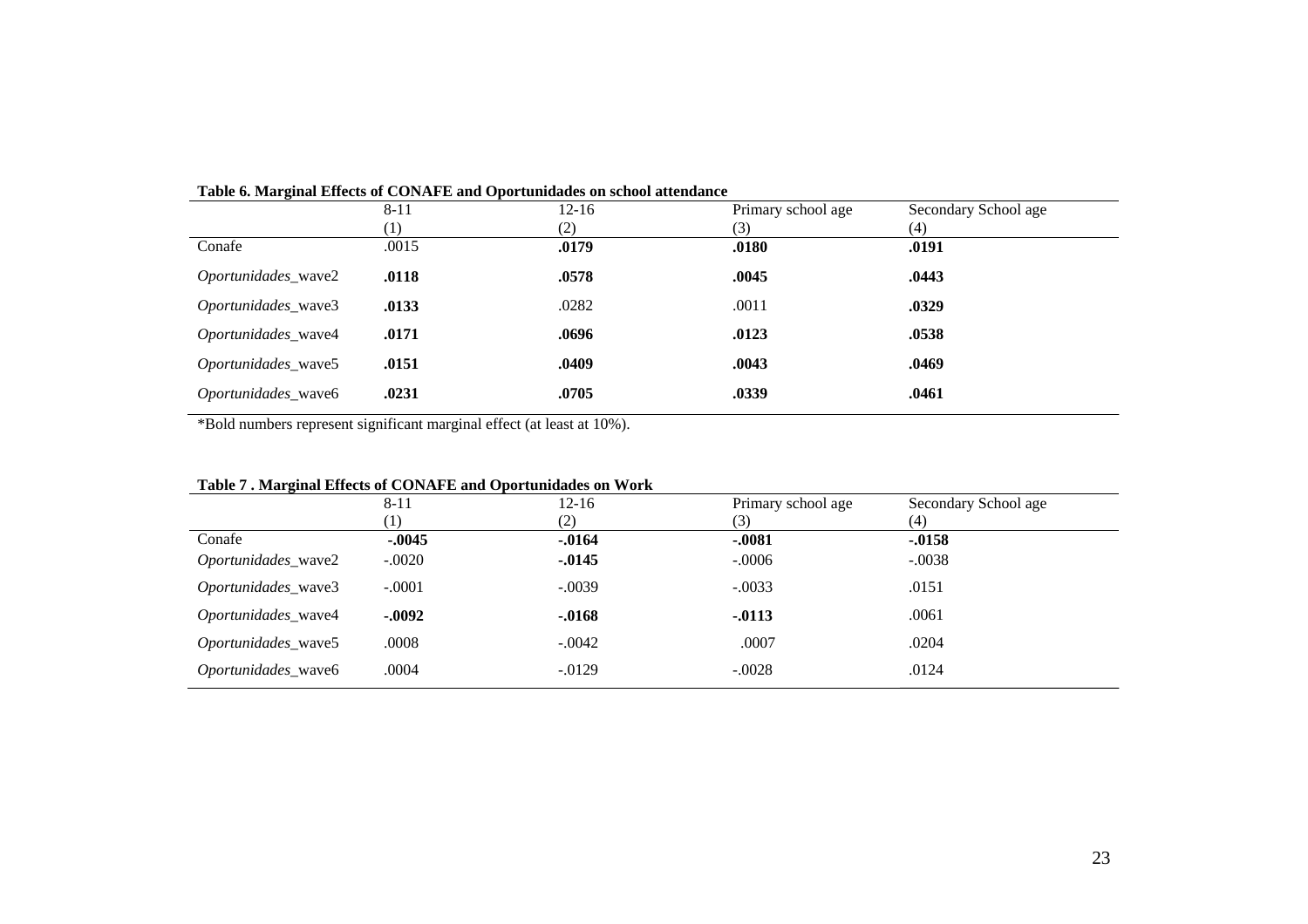|                            | Work & School | <b>School Only</b> | No Work & No |               |
|----------------------------|---------------|--------------------|--------------|---------------|
|                            |               |                    |              | <b>School</b> |
| Con afe                    | $-.0035$      | .0214              | $-0.0129$    | $-.0050$      |
| <i>Oportunidades_wave1</i> | 0.0001        | .0577              | $-0.0149$    | $-0.428$      |
| Oportunidades_wave2 0.0012 |               | .0270              | $-.0051$     | $-0.0231$     |
| Oportunidades_wave3 0.0004 |               | .0692              | $-.0172$     | $-0.524$      |
| Oportunidades_wave4 0.0023 |               | .0387              | $-.0065$     | $-0.344$      |
| Oportunidades wave5 0.0019 |               | .0686              | $-0.0148$    | -.0556        |

**Table 8. Age 12-16. Marginal Effects for sub-categories of working and schooling.**

See commenst to table 3

|                                  | Work & School | <b>School Only</b> | <b>Work Only</b> | No Work & No  |
|----------------------------------|---------------|--------------------|------------------|---------------|
|                                  |               |                    |                  | <b>School</b> |
| Conafe                           | $-.0024$      | .0215              | $-.0134$         | $-.0056$      |
| Oportunidades_wave1              | .0033         | .0410              | $-.0072$         | $-0.371$      |
| Oportunidades_wave2 .0080        |               | .0249              | .0071            | $-0.401$      |
| Oportunidades_wave3 .0076        |               | .0462              | $-.0014$         | $-0.523$      |
| Oportunidades_wave4 .0116        |               | .0353              | .0088            | $-0.558$      |
| <b>Oportunidades wave5</b> .0088 |               | .0373              | .0037            | $-0.498$      |

**Table 9. Secondary School Aged Children. Marginal Effects for sub-categories of working and schooling.**